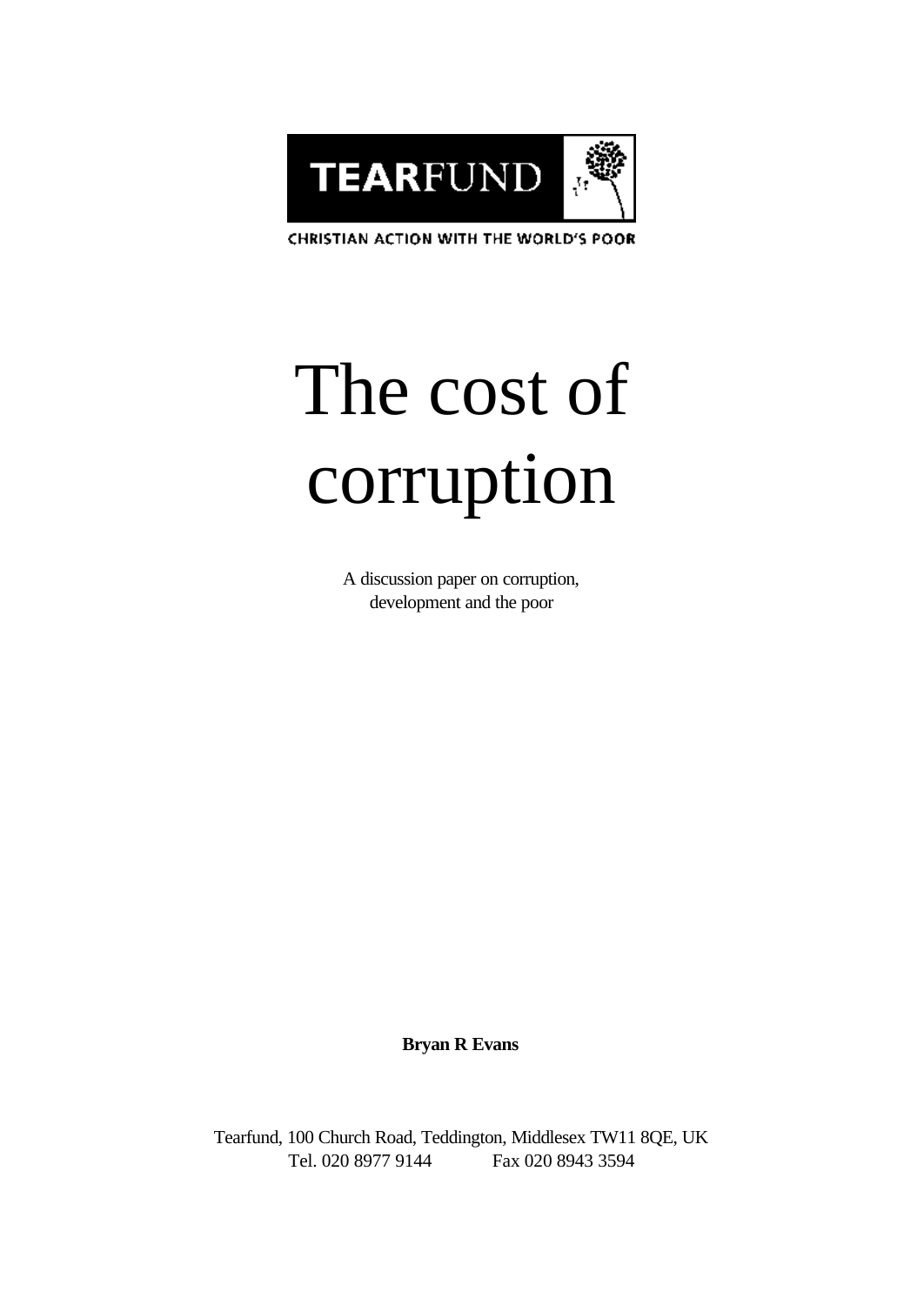Tearfund discussion papers are short exploratory research papers aimed at provoking wider discussion of development-related issues among Tearfund staff and the organisations and individuals with which Tearfund works. They do not necessarily constitute Tearfund policy. Comments from readers are welcomed.

Bryan Evans is a researcher in Tearfund's Public Policy Team and may be contacted by email at: bre@tearfund.org

## Contents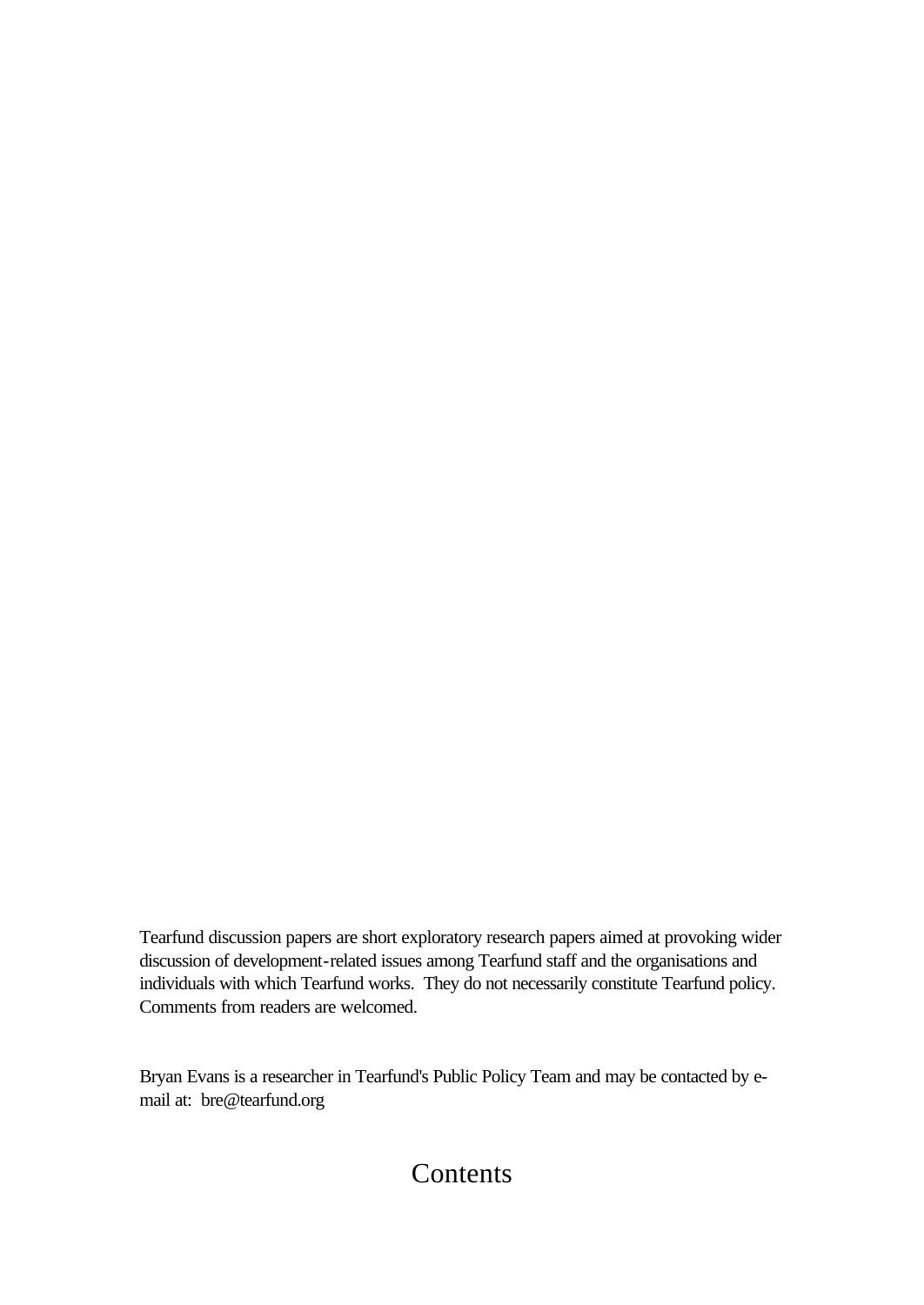| <b>Executive summary</b>                                                                                                   | Page           |
|----------------------------------------------------------------------------------------------------------------------------|----------------|
| <b>Introduction</b>                                                                                                        | $\overline{2}$ |
| Defining corruption                                                                                                        | 3              |
| Fertile ground for corruption                                                                                              | 5              |
| <b>Types of corruption</b>                                                                                                 | 6              |
| The costs of corruption                                                                                                    | 8              |
| Case study 1: Sierra Leone                                                                                                 | 10             |
| <b>Combating corruption</b>                                                                                                | 11             |
| Corruption in the developed world                                                                                          | 17             |
| Case study 2: the UK                                                                                                       | 18             |
| <b>Conclusions and recommendations</b>                                                                                     | 20             |
| <b>APPENDICES</b><br>1) A glossary of terms<br>2) A biblical viewpoint<br>3) Transparency International: national chapters | 23             |
| <b>ABBREVIATIONS</b>                                                                                                       | 27             |
| <b>SOURCES</b>                                                                                                             | 27             |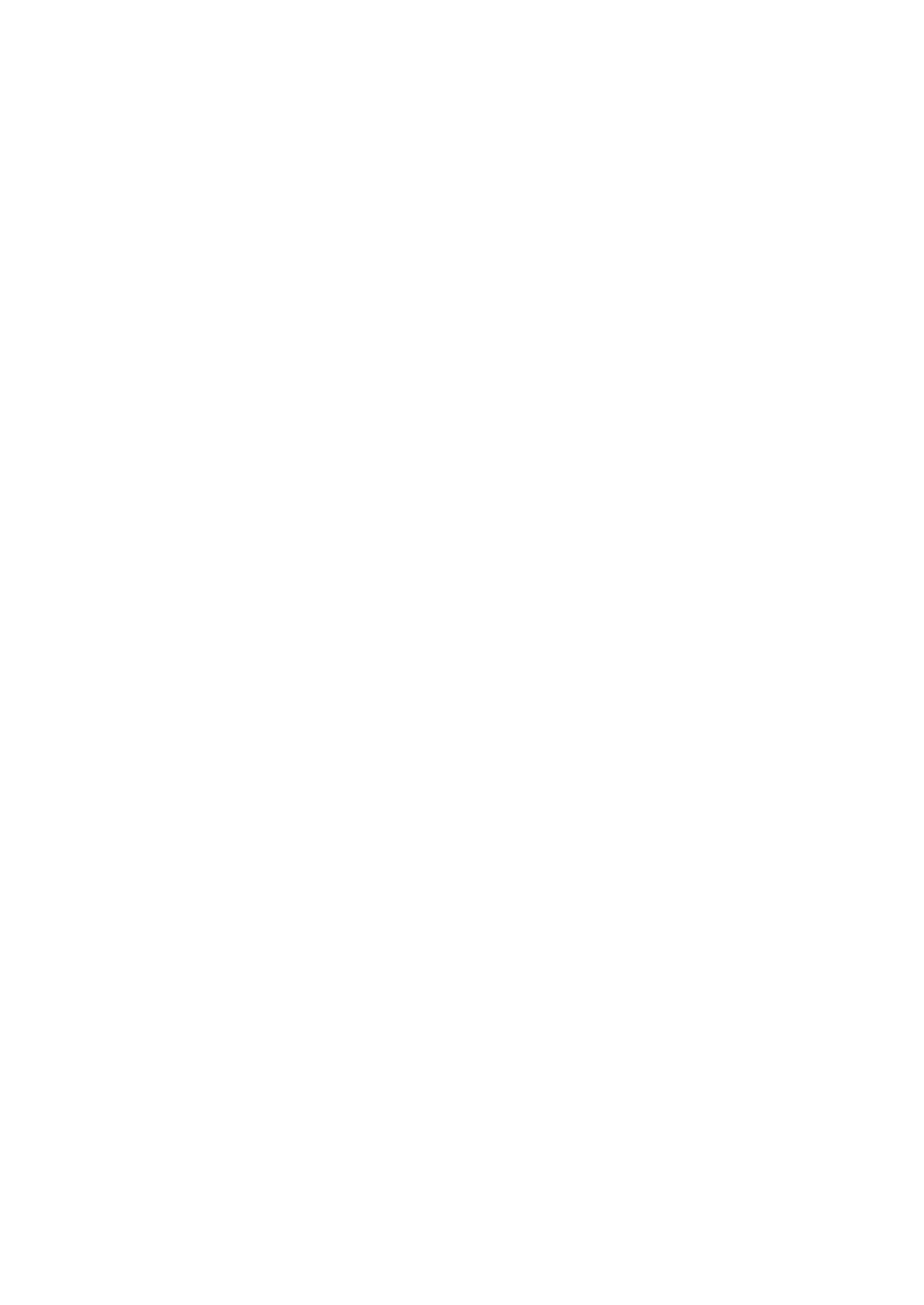## Executive summary

The focus of this paper is corruption as a major development issue. Frustration that aid has achieved so little has drawn attention to corruption as possibly a principal cause of failure. The departure of corrupt Third World dictators of the Cold War era, the crash in East Asia (which had seemed both corrupt and prosperous), and the growing cost of corruption to business have all helped to focus minds. Yet the effects of corruption may be hard to disentangle from other negative influences such as mismanagement. There is also a danger that the West may seek to use the corruption issue as a means to shift the blame for aid failures and as another tool to reshape developing economies.

There are a number of definitions of corruption. This paper defines it as "the act by which 'insiders' profit at the expense of 'outsiders' " (conveying the ideas of abuse of position, offending against relationships, and underhandedness). It may flourish both in overregulated and deregulated economies, under democracy or dictatorship. Mingling business with politics (particularly ethnic politics) is a sure recipe for corruption. Other clear culprits are secrecy (in government) and poverty.

Corruption takes many forms. It may be incidental (bribes to junior public officials, little macro-economic cost, but hard to curb), systematic (affects whole areas of government and harms revenue, trade and development) or systemic (makes honesty irrational and has a huge developmental impact). Corruption infringes the fundamental human rights to fair treatment, unbiased decision-making, and secure civil and political status. Through corruption the public services on which the poor depend are starved of funds, foreign investors are driven away, and environmental protection measures are flouted.

International action against corruption is being strengthened. It includes the US Foreign Corrupt Practices Act, and conventions under the auspices of the OECD, the Council of Europe, the EU and the OAS. The World Bank is seeking to cooperate with these moves and to root out corruption from projects it funds. At the national level some Western countries are legislating on money laundering, and a number of African states have set up corruption-checking institutions. Transparency International seeks to encourage prevention measures and the reform of systems. There is still much to be done in the areas of civil service, tax and legal reform, decentralisation and the ending of unnecessary secrecy.

Corruption is not just a problem for the developing world. In the UK complacency, and hypocrisy about corruption, make it more dangerous. Areas of particular concern include corrupt acts that are not illegal, reliance on informal and unwritten rules, secrecy, the purchase of intangibles (honours, influence, appointments), tax havens, and the blurring of the boundary between business and politics.

The paper sets out some guiding principles for moves to tackle corruption: corruption is a burning moral and human rights issue; economic and political liberalisation is at best a partial answer and may be no answer at all; corruption cannot be tackled in isolation from other issues such as poverty; it is a joint problem for developed and developing nations; secrecy is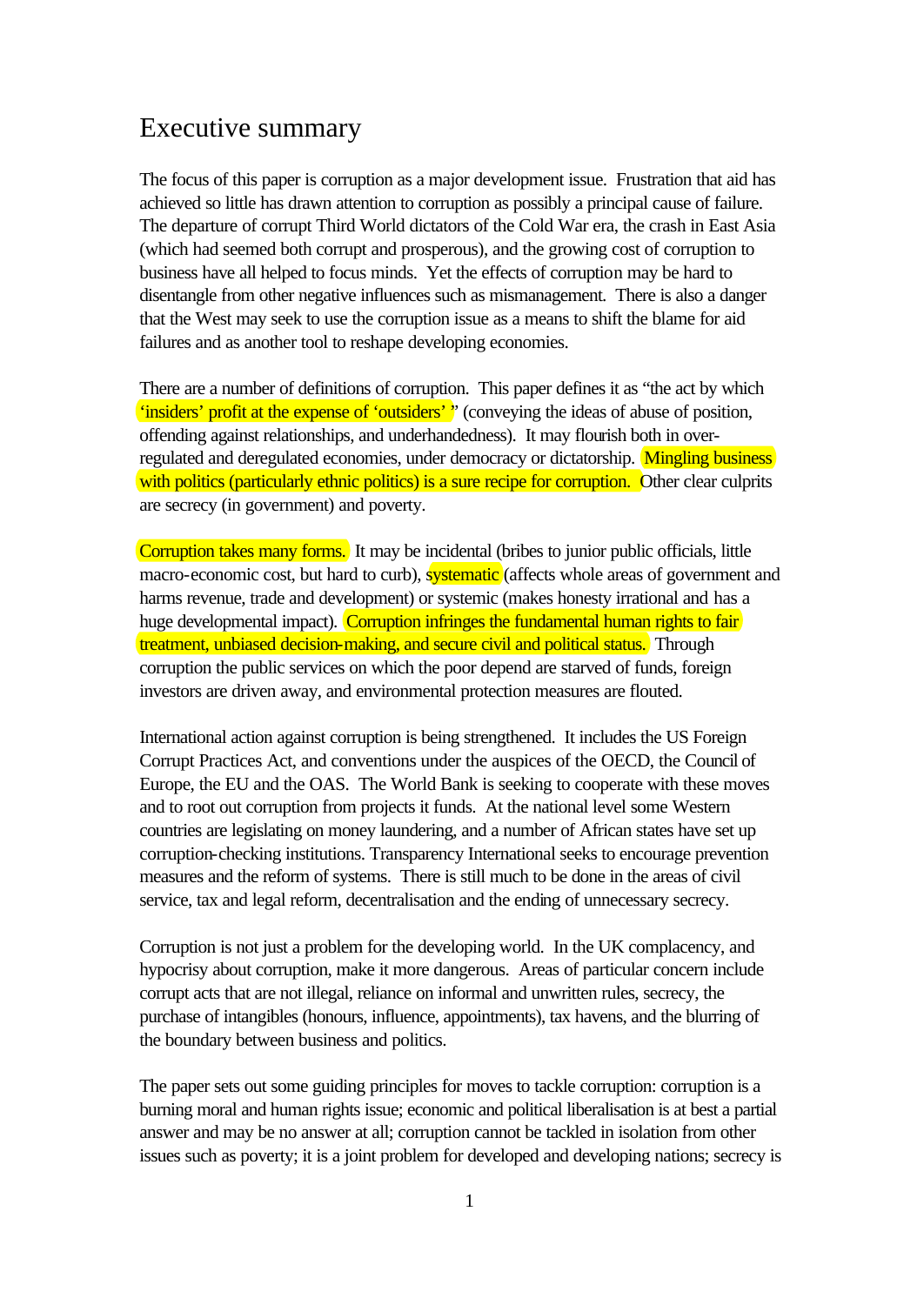a closely-related problem. A number of recommend- ations for action are put forward: an alliance of civil society groups, including the churches, has a key role to play in exposing corruption and shaming governments into taking action (e.g. in tightening anti-corruption legislation); they would need to ensure that their own houses were in order; pressure for transparency should lead not only to more effective use of aid money, but also to the empowerment of local people.

## Introduction

In this paper we are concerned with the negative impact of corruption on development, and the consequences for the poor. The impact may be very direct when, for example, aid money is siphoned into private bank accounts, or bribes distort public spending priorities. The poor will also suffer indirectly when bribery damages a whole economy and public services suffer. It is the poor who are most dependent on good public services, for they have few alternatives (they cannot afford private health care or schools, for example).

Until recently corruption was an acknowledged fact of life, but was little talked about. Some responded to the problem with pragmatic acceptance, seeing bribery as little more than a different way of doing business, a way to bypass red tape and to outdo business rivals. Others were complacent about the problem, and others again were "narrowly legalistic", doing no more than trying not to fall foul of the legislation.

Now it is beginning to be accepted that corruption is not a private matter between corrupted and corruptor, but something that may distort and degrade whole economies and cultures. Officials and executives from developing and post-Communist countries, surveyed by the economist Daniel Kaufman of the Harvard Institute of International Development, cited public sector corruption as the single greatest impediment to development.<sup>1</sup> James Wolfensohn, President of the World Bank, writes: 'I think it is astonishing that in one year we should have come from being scared to mention the word [corruption] to having it as a central item on the Development Committee agenda.<sup>2</sup> What has brought about this change of attitude and pushed the question of corruption to the fore?

One obvious factor is the frustration felt at the realisation that, in the last 40 years, so much money has been spent on development aid yet in many countries there is so little to show for it. It is now recognised that poor governance (virtually a synonym for corruption) is a significant cause of the failure. Then we can point to the end of the Cold War. The West no longer feels the need to prop up corrupt, pro-Western dictators in the Third World in order to contain Soviet influence. We can also note the experience of East Asia. Corruption had been very much part of business life there, yet it had not seemed to prevent growth. The financial collapse of 1997/98 changed that perception. And the travails of former Sovietbloc countries, Russia itself in particular, made it clear that corruption is not a minor issue, nor even one of many important problems, but absolutely key. Moreover, some spectacular scandals in the Western world have brought home the fact that corruption is not confined to the developing world. (There may, in fact, be greater risk of corruption spreading in the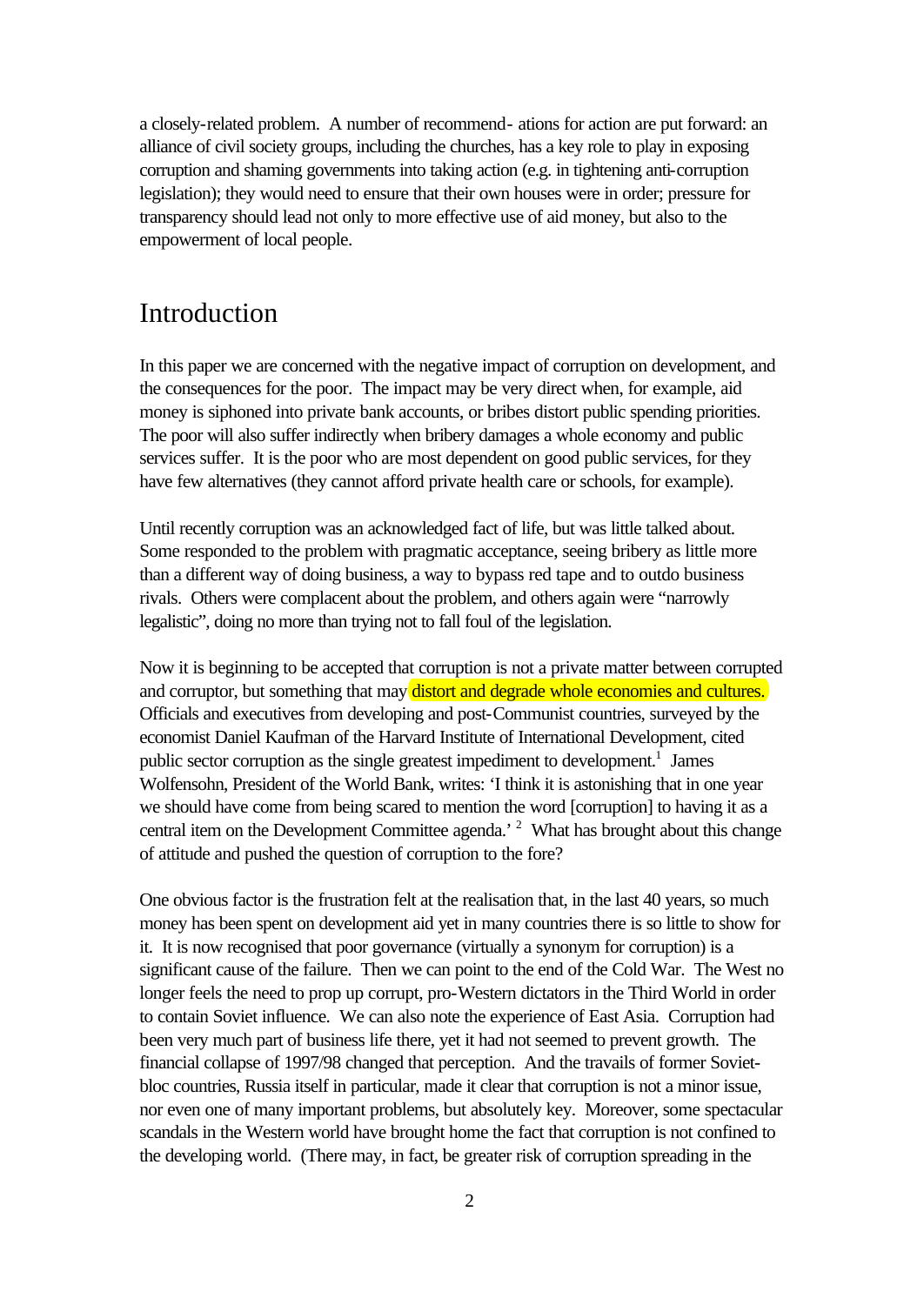developed world because the complexity of trading relationships, and new technology, have made it more difficult to police the system. There is now an 'enforcement gap.') Lastly, as far as the business world is concerned, the growing cost of corruption ("there is rapid inflation in the currency of bribery"<sup>3</sup>) and its unpredictability, have been key factors in changing attitudes.

Whilst noting this growing move to identify corruption as "the single greatest impediment to development", a word of caution is perhaps appropriate. First, in contrast to some other major Third World issues, there is a serious problem of measurement. Debt, for example, and the cost of servicing it, can be calculated. The devastating impact of arms supplies in areas of conflict is very obvious, even if defence budgets are shrouded in secrecy. Details of the fluctuations in commodity prices and their impact on export figures are readily obtained. Yet who can measure the actual amount of corruption when, almost by definition, the whole business is a secret? Although Transparency International compile an index of corruption, it is a *perception* index, that is, a qualitative index based on people's perception of the level of corruption in different countries.

Secondly, even if some estimates of corrupt payments can be made, how is their impact to be judged? How can the effects of corruption be disentangled from the effects of mismanagement, the gap between rich and poor, natural disasters, and all the other problems that can afflict a Third World economy?

In the following pages we will begin by trying to define corruption, because the disease will not be treated adequately if its nature is not understood. Then we shall look in turn at the context in which corruption flourishes, types of corruption and their costs. After this we will review some of the counter-measures in force or under consideration. Then, after a brief study of corruption in the developed world the paper attempts to draw together some conclusions and recommendations.

## Defining corruption

**'Corruption'** is a very broad term. It covers **fraud** (theft through misrepresentation), embezzlement (misappropriation of corporate or public funds) and bribery (payments made in order to gain an advantage or to avoid a disadvantage). The different types of corruption are likely to be closely linked.

It is not easy to define a corrupt deal in a few words because there are a number of elements to the transaction. It is an act of theft (and hence an offence against human relationships), but it is a very particular kind of theft. One definition that has the virtue of simplicity (but which needs unpacking) is "the act by which 'insiders' profit at the expense of 'outsiders' ". This can convey the ideas of abuse of position, offending against relationships, and underhandedness. Let us look at these three areas in turn.

First, we have abuse of position. Human beings are, by nature, interdependent. They must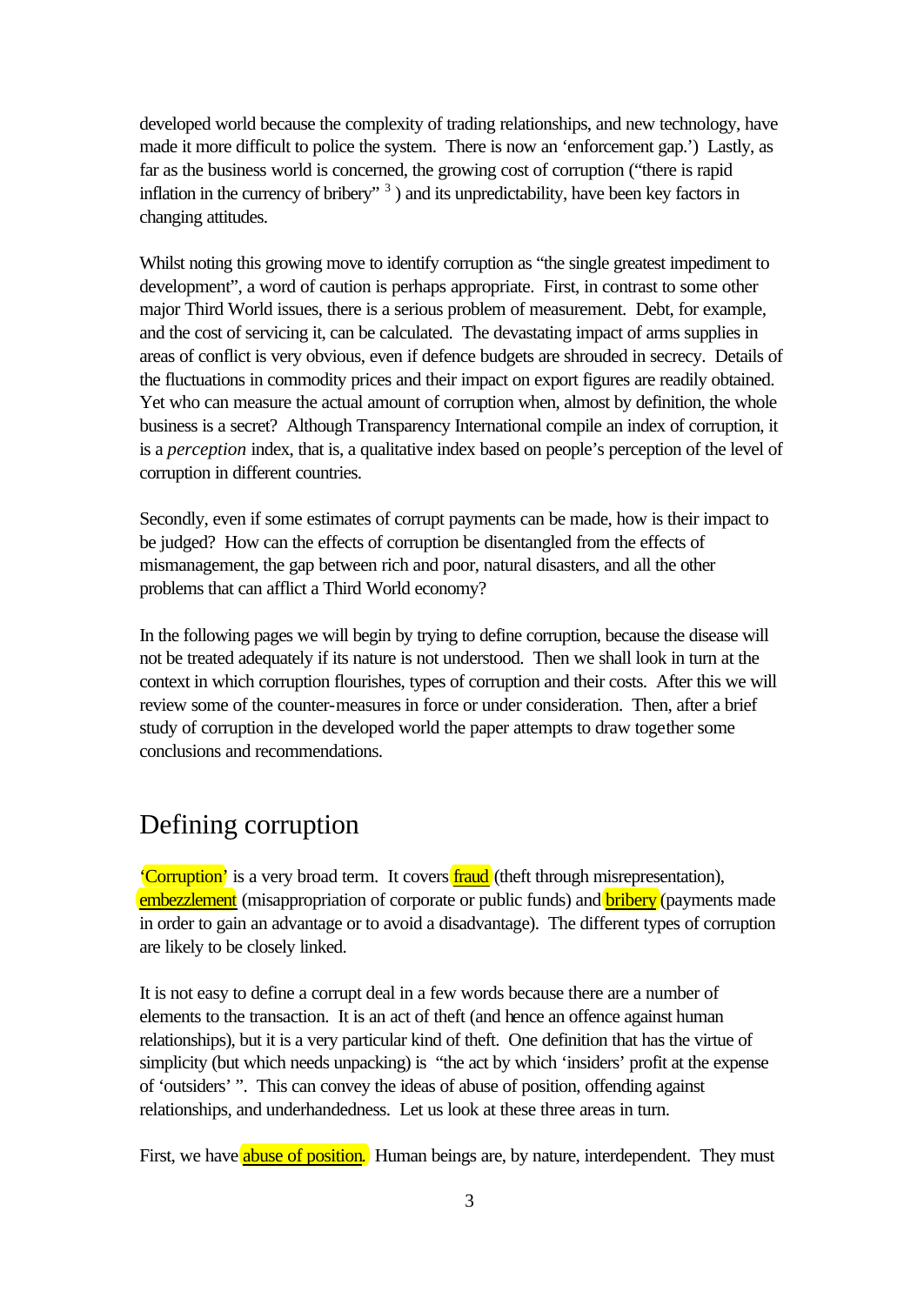seek services from one another and supply them in turn, and justice requires that there should be fair recompense for service rendered. However, one party to a transaction may operate from a position of greater strength. He/she is an 'insider'. If this position is misused it makes the transaction corrupt. For example, the strength of one party may arise because they control the supply of a good, have discretion in giving or withholding that good, and are not held properly accountable for the choices they make. This has been expressed in the form of an equation: corruption equals monopoly plus discretion minus accountability  $(C=M+D-A)$ . The party in a position of strength is often a public official, hence the common definition of corruption as "the abuse of public office for private gain".

Secondly, we have the offence against relationships. The weaker party in the transaction is treated as an 'outsider', but there may be others who are even further 'outside'. This happens when both parties to a corrupt transaction come from a position of relative strength, but with a view to excluding others. This may arise, for example, because the individual or company that is made an 'outsider' loses a contract, or is queue-jumped. Or it may be the general public which suffers the consequences of the corrupt transaction. They may pay a higher price for a good such as electricity, or obtain a poorer service - and they may be quite unaware that they are paying.

Thirdly, there is the **underhandedness**. Because the transaction is illegitimate the parties will usually try to keep it from the public domain.

Even with clear identification of the elements of a corrupt transaction it will not always be possible to rule that a particular transaction is right or wrong. Rather we may be faced with a scale, and at some point on that scale the transaction passes from being legitimate to become illegitimate. The act of giving, for example, is natural to the human psyche, and a gift can be a legitimate expression of thanks for a benefit received. Yet at some point on the 'scale' the size of the gift, or the context in which it is given, may render that gift a bribe. Relationships are another case in point. Stable relationships (as business or political associates, for example, or as members of the same ethnic group) are valuable 'building blocks' of society. Yet at some point these relationships may degenerate into 'cronyism' or mere ethnicity. Another issue is that there may be some extenuating circumstances attached to the corruption. The salary of the corrupt official may be wholly inadequate, or simply unpaid (because of mismanagement or theft by those higher up the government machine.) Thus his search for a bribe may be a rough-and-ready attempt to rectify the theft perpetrated against himself.

We end, then, with a difficulty. One person's perception of corruption may not be shared by another. There are "different lines in the sand in different places". One sees bias (and suspects corruption) while the other denies it (bias works in subtle ways). One sees secrecy and the other confidentiality. Transparency International notes that "this lack of commonality of understanding adds to the difficulty of combating corruption".<sup>4</sup>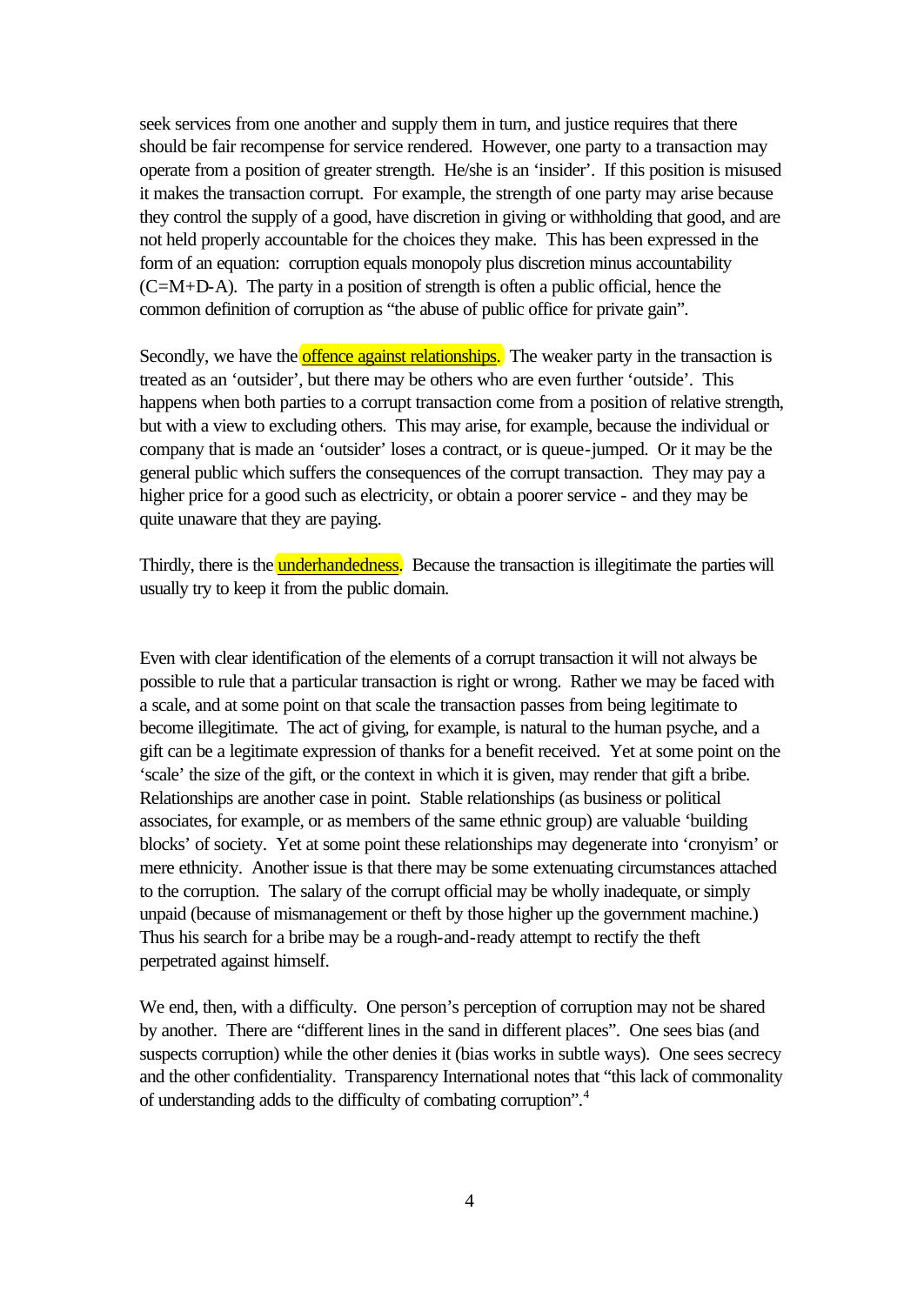## Fertile ground for corruption

If corruption is to be seriously addressed then its causes must be clearly identified.

Those who see the free market as the only really valid economic framework tend to regard **over-regulation** as the major factor in the growth of corruption. (It follows that, for those who hold this view, deregulation is the answer to the problem.) The World Bank is typical of this approach. 'Any policy that creates an artificial gap between demand and supply creates a profitable opportunity for opportunistic middlemen.<sup>5</sup> Examples of the kind of rules they have in mind are: trade restrictions (quotas, tariffs on imports or exports), subsidies to favoured industries, price controls, multiple exchange rates, foreign exchange allocation schemes, tightly-controlled government provision of credit. With an armoury of rules and regulations behind them public officials can use rigid application requirements to create delays, and then take bribes to bend their own rules.

The point may be allowed, though with two cautions. First, it should be acknowledged that, in the past, industrialised nations used such measures in pursuit of national economic policy and those measures did not, of themselves, create widespread corruption. Secondly, it may be noted that there are other, perfectly legitimate, functions of government which are vulnerable to corruption, such as public procurement, re-zoning of land, revenue collection, government appointments and local government.

The problem with **economic liberalisation** is that it is essentially a long-term strategy based on market forces, and it will not render corrupt public officials honest and accountable overnight. It is more likely simply to displace and/or refine the corruption. Note the following examples:

Competition is fundamental to the market economy, but it is also a factor in bribery. The Control Risks Group (CRG) carried out a survey of US and European business directors. They found that nearly 60 per cent thought that companies which do not pay bribes lose international contracts either regularly or occasionally.

Structural adjustment programmes will alter comparative prices dramatically and lead to new opportunities and incentives for corruption. Many people have lost out through these programmes and they are more likely to engage in corruption.

The push for privatisation which got under way in the 1980s has opened up a whole new field in which bureaucrats can exploit regulations and tendering processes for personal gain.<sup>6</sup> Salvatore Schiavo-Campo, advisor for public sector management and reform at the Asian Development Bank cites the case of one unidentified Asian country where state assets declined by \$50 billion in ten years as a result of corrupt officials undervaluing them for sale to local and foreign investors in return for commissions.

Globalisation is increasing the dangers, diminishing the authority of governments (especially the weaker and poorer ones), and inadvertently giving new openings for the criminal world to globalise as well.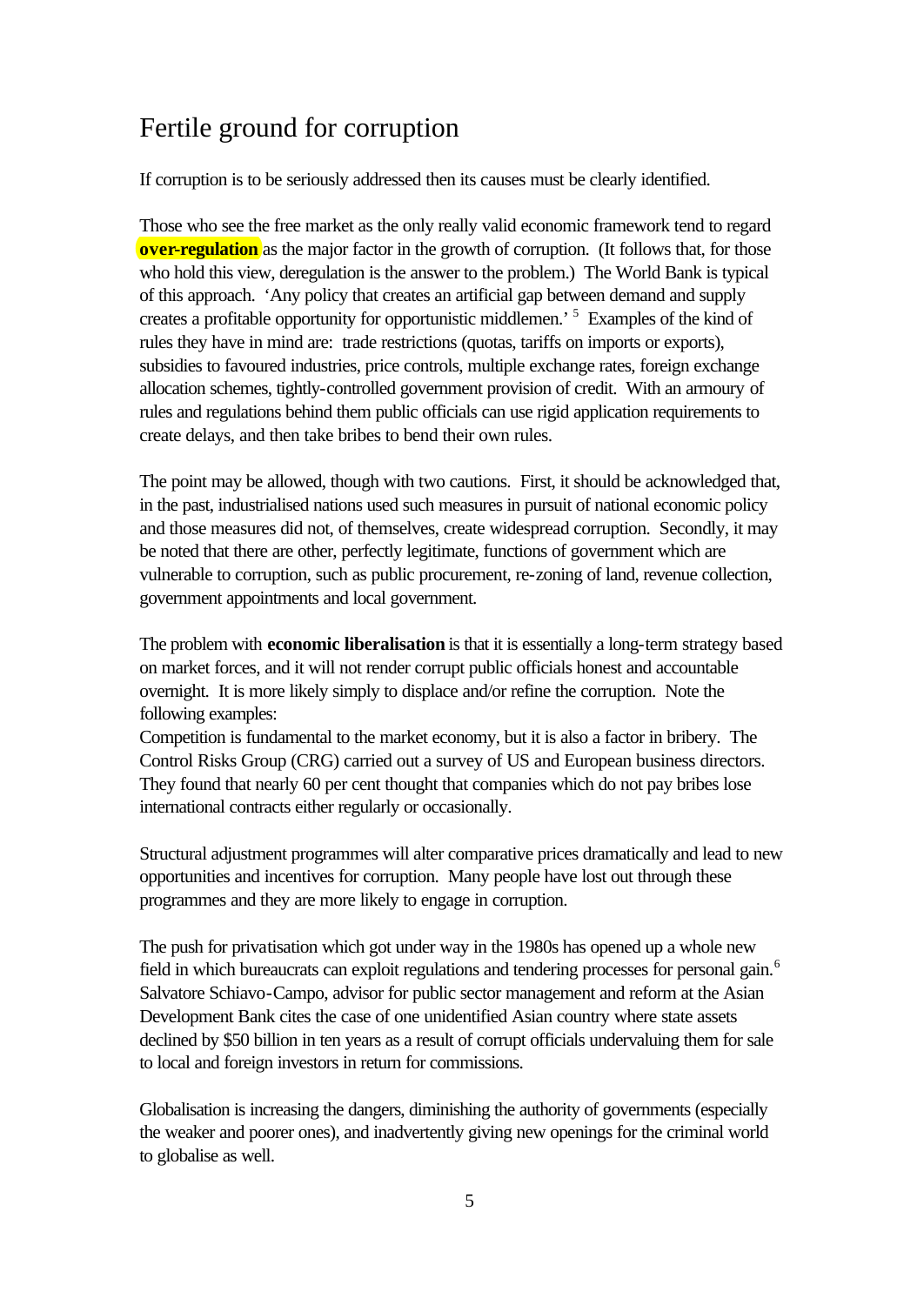The kind of corruption in society may be governed by the nature of the **political framework**. An authoritarian, unaccountable regime is perhaps more likely to be corrupt because of the absence of any external checks, but democracy brings no in-built deterrent to corrupt behaviour. Political liberalisation may simply decentralise the corruption (as happened in Thailand and the Philippines, for example) or divert the government from reform as it seeks to win an election (this happened in Ghana in the early 1990s). Lack of capacity in government (staff ill-paid and under-resourced) rather than lack of democracy, is probably more significant in fostering corruption.

Mingling politics and business is a sure recipe for corruption. Saudi Arabia (where the ruling family has been described as "a business empire hiding behind the façade of monarchy"  $\frac{7}{2}$ ) has been quoted as a classic example. Mexico is another. The popular perception of the political system is that the government helps big business which, in turn, acts as a chequewriting machine during political campaigns.

Mingling politics and ethnicity is another sure recipe. A correlation has been noted between ethnic and extended family ties on the one hand and the pattern of corruption on the other. For example, the corrupt official may have been educated at the expense of the extended family, who then expect favours in return for their investment. A variation of the ethnic network is a hierarchy of patronage links. In India, for example, corrupt civil servants may give their allegiance to high-ranking politicians and, in return, enjoy their protection from prosecution.

**Denial of access to information** (a problem in much of the developed world as well as in developing countries) removes a powerful disincentive to corrupt practice.

The motivation for bribe-seeking is high where there is widespread **poverty** combined with limited risk-spreading. The bribery may be large-scale and highly organised. This is particularly the case when the illegal exploitation of resources (e g the felling of tropical timber, unlicensed diamond-mining, cocaine-trafficking) is at stake. In this case the corruption of officialdom becomes the necessary pre-condition for the activity to continue. The corruption may also be at the individual level. If public employees are under-paid and/or unpaid they will seek to supplement their income by exploiting any 'insider' status they may have, seeking to 'sell' ostensibly-free public services. Unpaid teachers, for example, may seek bribes from parents who want to place children in school. Health workers may do the same with people who come for medical help. People are also likely to fall back on ethnic and extended family ties, in which case 'outsiders' will be exposed to bribe-seeking.

## Types of corruption

Riley categorises corruption under three headings. The first is **incidental** corruption. This is small-scale. It involves junior public officials, such as policemen or customs officers; it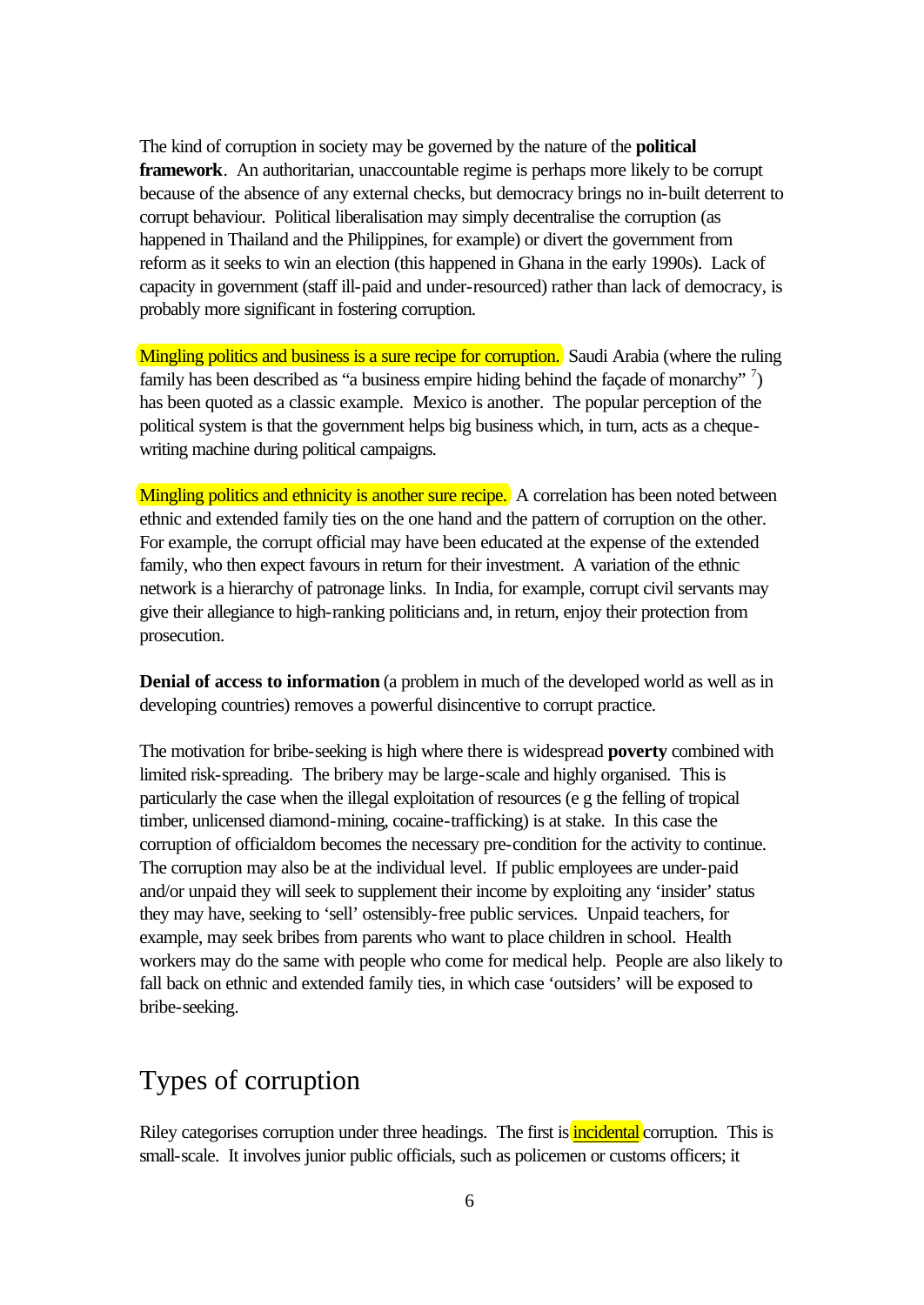produces profound public alienation; it has little macro-economic cost, but it is often hard to curb.

Secondly, there is **systematic** corruption. This is corruption that affects, for example, a whole government department or parastatal. It can have a substantial effect on government revenues; it may divert trade and/or development; it can only be dealt with by sustained reform.

Thirdly, there is **systemic** corruption, that is, kleptocracy or government by theft. In this situation honesty becomes irrational, and there is a huge developmental impact.

South Korea provides an illustration of incidental bribery involving both junior and senior officials taking bribes to help the sons of the wealthy and the influential avoid the military draft. The list includes General Ha Young-po (who is alleged to have 225 bank accounts!) <sup>8</sup>

Examples of systematic corruption are many and varied:

False names on a payroll. In Haiti, for example, Finance Ministry inspectors found that 23 per cent of the names on the government payroll were bogus.<sup>9</sup>

'Around US\$69.6 million or 7.6 per cent of Ugandan government expenditure went missing from public coffers in the year ending June 1997, the latest auditor general's report said. The funds were lost through unaccounted expenditures, incorrect expenditures and unauthorised cash withdrawals.'<sup>10</sup>

As already noted, privatisation offers scope for embezzlement as state-owned assets may be under-priced and then bought by insiders. In South Africa government officials and politicians have sold state-owned farms to themselves for as little as R7,000 and resold them for as much as  $R750,000$ .<sup>11</sup>

The process of public procurement gives wide scope for corruption (through paying bribes to secure contracts, over-priced contracts, insider dealing, claiming payment for goods which have not been delivered, etc.) Tanzania provides an example. It gave a power contract to Malaysia under which the government would have been locked into buying electricity at 2.5 times more than power due to be supplied by another company, Songo Songo. (Under pressure from donors the government subsequently challenged the deal.)<sup>12</sup>

For examples of systemic corruption we turn to Nigeria, South-East Asia, and Colombia: The Abacha regime in Nigeria made use of a two-tier exchange rate system. Thus, for example, Mohammed Abacha, the son of the former dictator, is alleged to have taken \$100 million from the Central Bank, sold it on the black market at N84 to the dollar, then repaid the CBN at the official rate of N22 to the dollar.<sup>13</sup>

The *Concord* newspaper reported (August 1998) that Abacha had embezzled \$12 million of UN funds given for peace-keeping operations in Liberia and Sierra Leone. The authorities have identified \$1.8 billion placed by Abacha in bank accounts in Brazil, Lebanon, Switzerland and the UK. $<sup>14</sup>$  Saudi Arabia, Egypt and Turkey have also been used</sup> (*The Journal* 14/8/98). Altogether, Abacha and his family are said to have stolen \$5 billion from the nation's treasury during his four-year rule.

The exploitation of resources that are either scarce or illegal provides many examples of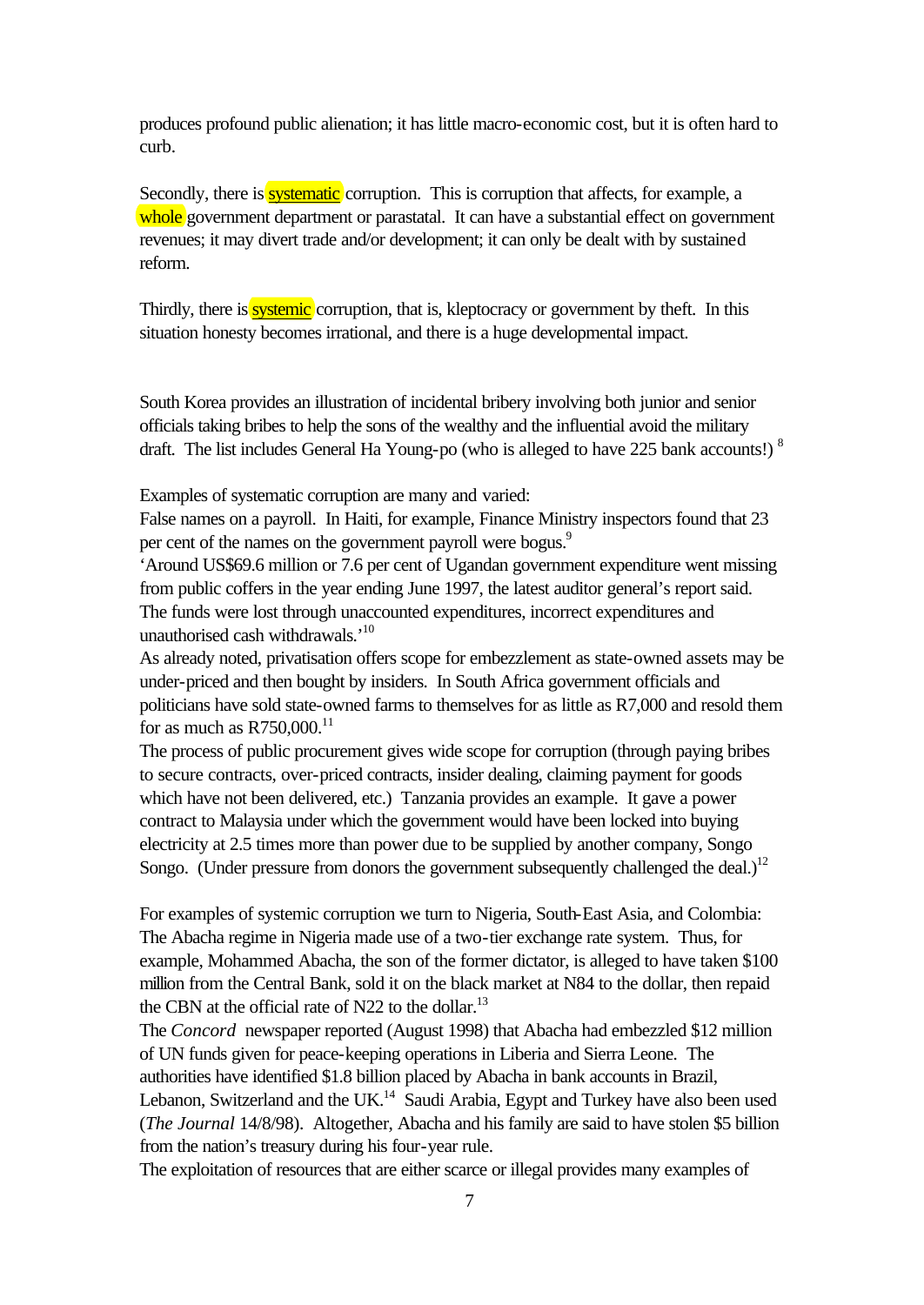bribery. South-East Asia is plagued by illegal felling of timber. On the Thai/Burmese border (to cite one specific case) considerable bribes were paid to officials of the forestry, customs and local administration, as well as the army and police, to allow the removal and transport of 13,000 teak trees to Burma and their return across the border as 'Burmese' trees.<sup>15</sup> Bribery has facilitated the loss of almost 90 per cent of the Philippines' primary forest, and this in turn has resulted in erosion, local climate change, etc. (Nor did the situation change much after the fall of Marcos. Many of the newly-elected congressmen had direct or indirect interests in the logging industry.) In Indonesia forest destruction is tied in with a patronage system linking an undemocratic government, the military and business leaders.<sup>16</sup> Transparency International asserts that the only solution is the collapse of the entire system, for corruption is a symptom, not the disease itself. The whole context of land use and forestry policy must be looked at.

Colombia's Public Prosecutor's Office is now investigating an estimated 80,000 drugsrelated cheques, that is, cheques from bank accounts managed by the Cali cartel and drawn in favour of prominent figures. The latest 37,000 to be found have a total value of over US\$500 million. This confirms yet again the degree to which drug money has permeated Colombian public life. $17$ 

Systematic and systemic corruption will include political corruption (buying votes, discrimination in the selection of candidates, dubious sources of party funds, jobs for supporters) and corruption of the legal process (buying judges and policemen, malicious prosecutions). Venezuela's anti-narcotics chief has alleged that ten judges accepted bribes in exchange for ruling in favour of the heads of drug rings (though small traffickers are sent to jail without a trial).<sup>18</sup> The prime minister of Albania (ranked by the World Bank as the most corrupt country in Europe) has said that corruption within the police is in some cases "at the centre of organised crime".<sup>19</sup>

## The costs of corruption

Far from being a 'victimless crime' corruption infringes the fundamental human right to fair treatment. All persons are entitled to be treated equally, and when one person bribes a public official he acquires a privileged status in relation to others. He becomes an 'insider' while others are made 'outsiders' (and the more 'outside' they are - the very poor, the landless, women, ethnic minorities - the more they will be hurt). Clare Short, the UK Secretary of State for International Development, notes a report in the Indian magazine *Outlook* to the effect that the bribe for a new water connection was R1,000. This effectively excluded the poor from access to running water, with all the health and time-loss implications that this entails. Corruption is thus profoundly inegalitarian in its effects - it has a 'Robin Hood-in-reverse' character. Hugh Bayley MP, introducing a bill to create offences of international bribery and corruption, went so far as to say that "bribery is a direct transfer of money from the poor to the rich". <sup>20</sup>

Secondly, corruption results in biased decision-making, as considerations of personal enrichment take precedence over the establishment of rights for all. Government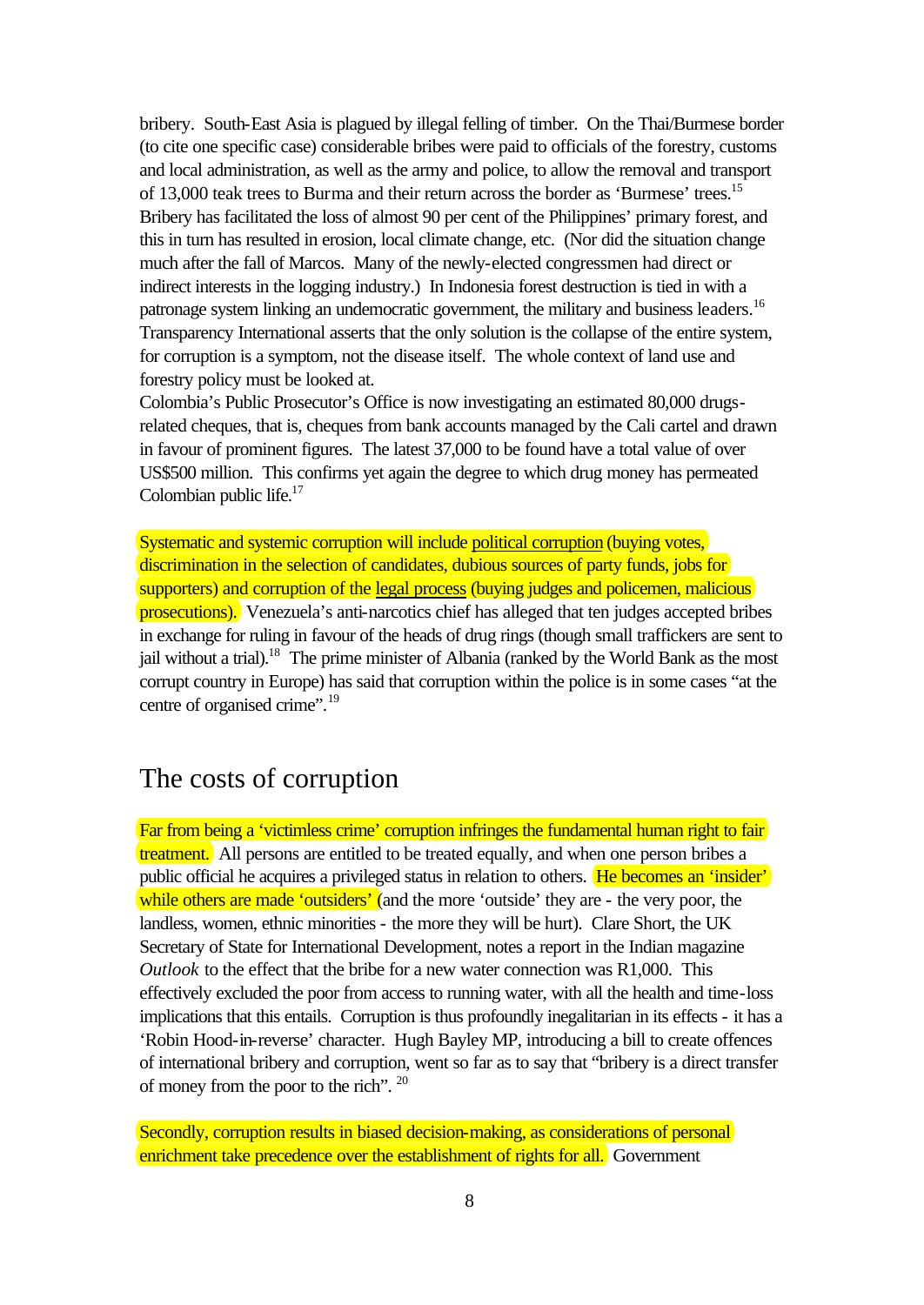expenditure will be prioritised according to opportunities to extort bribes rather than on the basis of public welfare, and companies will be preferred on the basis of their willingness to pay. The poor may then pay the cost of bribes indirectly through higher prices for essential services. If a company pays a bribe to secure a contract to supply electricity or water, for example, and the poor buy the electricity or water, then they will be paying an artificiallyhigh price for that service. Furthermore, specific goods and services may be bought that would not otherwise have been bought at all. There will almost certainly be over-investment in capital goods ('white elephant' projects, large defence contracts) at the expense of GDP growth.

Thirdly, corruption leads to infringement of civil and political rights, for example, granting timber rights in an area where indigenous tribes gain their living, bribing a judge or court official, interfering with the electoral process. Corruption, and the secretiveness associated with it, may become one of the props of an authoritarian state. Corrupt leaders will be reluctant to relinquish their hold on the national purse and may resort to human rights abuse in order to stay in power. (Burma is a clear case in point.) In other circumstances corruption may so undermine the formal processes and institutions of the state that it becomes almost irrelevant. There are a number of cases (Iran, Nicaragua, Sierra Leone and former Zaïre) where high-level and systemic corruption has been an ingredient in sparking civilian unrest, even revolution. The poor are almost sure to suffer in the ensuing dislocation.

Corruption has further ramifications. When corrupt leaders waste aid money, siphon off national resources and build up foreign debt (so that government revenues are then diverted into debt-servicing), or when the shadow economy flourishes at the expense of the aboveboard economy, then government revenue is reduced. 'On the basis of timber known to be exported [from Cambodia] in 1995 and 1996, US\$ 400 million should have gone into the state budget, but only 10 million went in.<sup>21</sup> What is lost to the common purse through this 'grand corruption' is, by definition, not available for the provision of public services. When public services decline it is the poor who suffer. They are the ones most dependent on those services, and they do not have the resources to pursue exit strategies. If, for example, government schools decline because they are under-funded then the poor cannot send their children to private schools.

The ramifications spread yet further. Productive foreign investment may be lost. Before the Asian crisis of 1997/98 there were some who argued that corruption was not harmful, it merely greased the wheels of commerce. It was pointed out that some countries which ranked high in surveys of the level of corruption, also excelled in economic growth. The *World Development Report* notes that the question of predictability (the amount to be paid, the certainty of outcome) throws some light on this apparent paradox. 'For a given level of corruption, countries with more predictable corruption have higher investment rates.<sup> $22$ </sup> However, the *Report* went on to state that even in these countries corruption had an adverse impact on economic performance, because the higher transaction costs and increased uncertainty put off potential investors. *Time* magazine <sup>23</sup> quotes research by Professor Shang-Jin Wei of Harvard School of Government to the effect that the high level of corruption in Mexico compared with Singapore was the equivalent of a 24 per cent increase in the marginal rate of taxation.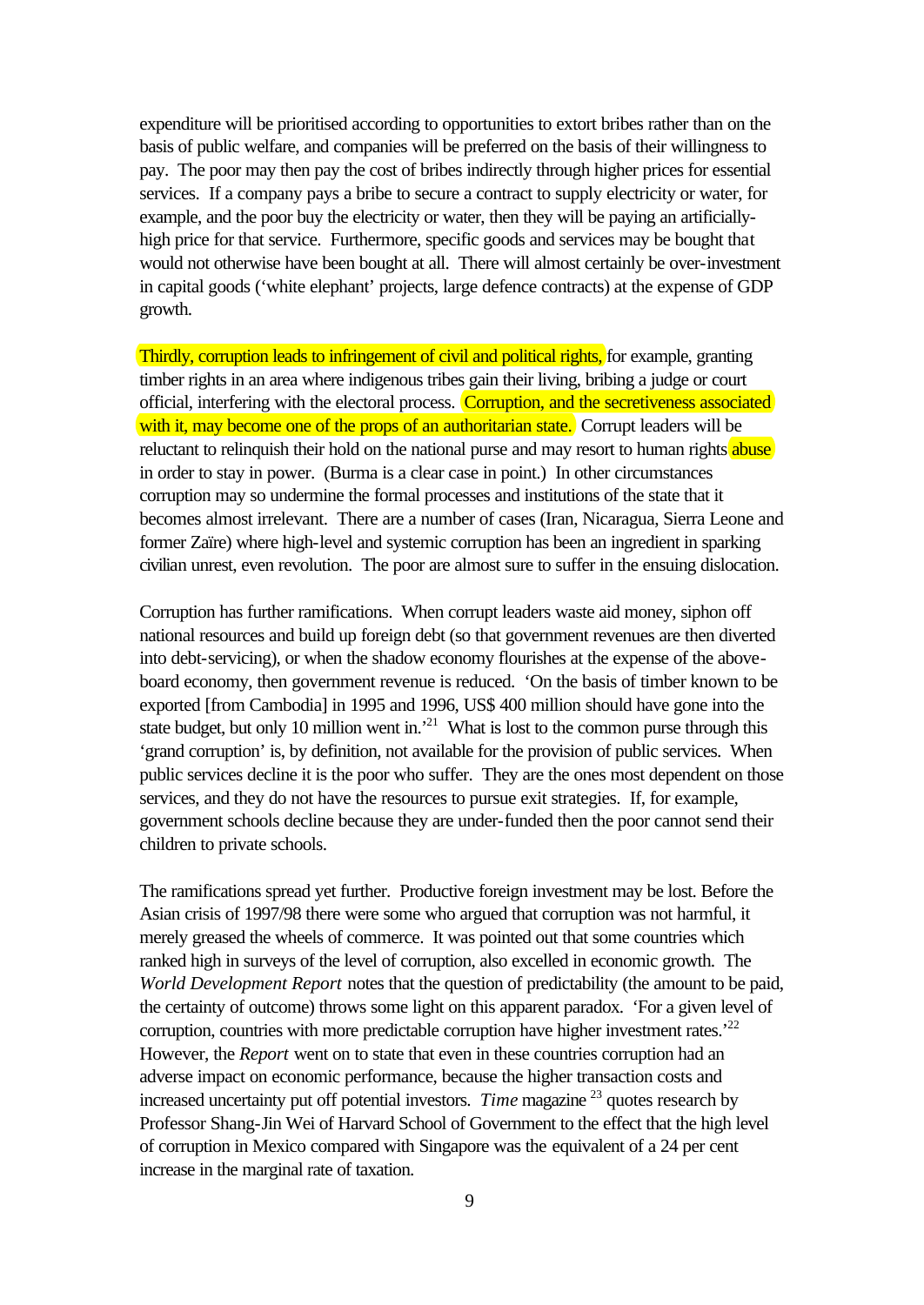And the ramifications spread yet further again. A conservationist, Lansen Olsen, in a letter to the *Transparency International Newsletter*<sup>24</sup> notes that "political corruption is a major feature of the political habitat in which wildlife conservation efforts sink or swim". When corruption breaches regulations designed to protect the environment, everyone suffers in the longterm, as the loss of primary forest leads to soil erosion, local climate change etc, but it is the poor who have the smallest resources with which to weather environmental degradation.

Corruption can also have ugly and unpredictable consequences for the (Western) briber. As soon as he pays he begins to lose control. If he does not get what he paid for he is in no position to complain. Having broken the law he is vulnerable to blackmail. If he tries to break the corrupt relationship he may face a variety of threats, including the threat of violence.

## Case study 1: Sierra Leone

Few would quarrel with the assertion that corruption in Africa has damaged development objectives, undermined long-term economic growth, increased poverty, and contributed to the continent's declining position in world trade. Yet it must also be acknowledged that it is difficult to disentangle the debilitating effects of corruption from other factors, such as maladministration and incompetence, large-scale fraud, organised and disorganised crime, and international theft. The West African state of Sierra Leone is a case in point.

Rich in diamonds and with a relatively-small population, Sierra Leone could be one of the wealthiest countries in Africa. In fact it is one of the poorest, not only in Africa but in the world. Since 1991 it has experienced the ebb and flow of a brutal civil war. Apart from those who have died, many have been maimed (by having their hands cut off) or driven into exile. Precise numbers are hard to come by, but 50,000 are said to have been killed since 1991. The recent (January 1999) rebel attack on Freetown left 5,000 dead and 5,000 amputees, while 5,000 children were abducted and 70,000 people were made homeless. At the beginning of 1998 there were 500,000 refugees in neighbouring countries, and up to one million are said to be internally displaced. The war has involved the rebels of the Revolutionary United Front (RUF), the Sierra Leonean army, a number of civil defence forces (the 'Kamajors' being the most significant), troops (mainly Nigerians) of the West African peace-keeping force ECOMOG, and mercenaries from companies with various security and mining interests in Africa, and having roots in South Africa, the UK and the USA.

The RUF do not enjoy widespread support, yet since 1991 the Sierra Leonean army has proved quite incapable of providing a credible response to the threat which they have posed. The fact is that the efficiency of the army has been steadily weakened by successive governments in Freetown, who have made military appointments and promotions on grounds of ethnic and political affiliations. This policy resulted from events in 1967 when a coup and counter-coup opened the eyes of politicians to the potentially-key role of the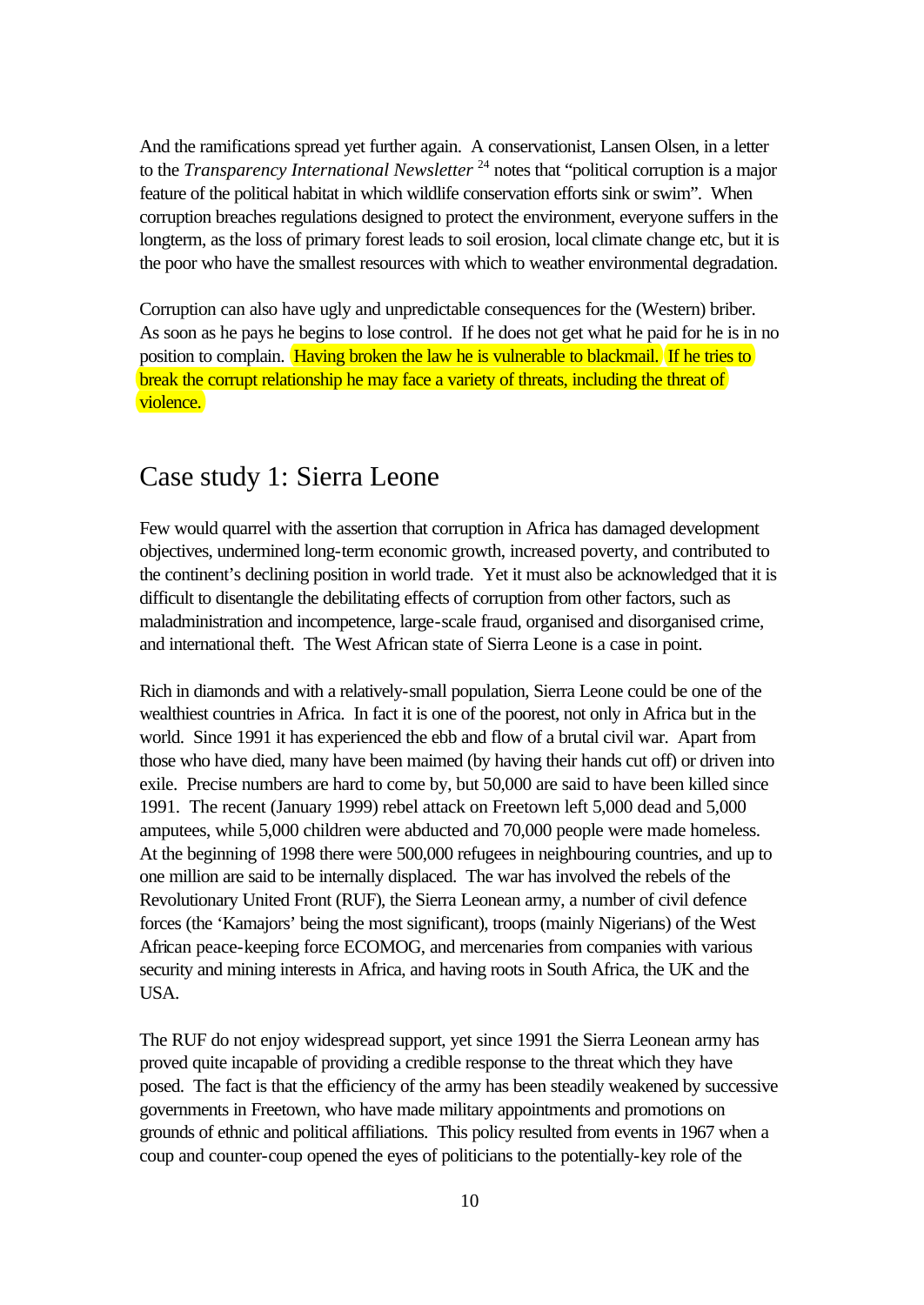military in any power struggle. These upheavals saw the All People's Congress (APC) displace the post-independence administration of the Sierra Leone People's Party (SLPP). The electorate rejected the SLPP in 1967 on account of their corruption, nepotism and fiscal mismanagement, only to find that the APC manifested the same failings. Corruption became systemic, based on "the theft of government revenues and the unusual characteristics of the political economy of Sierra Leone, an economy principally based upon the official and smuggled export trade in alluvial gem diamonds, gold, other minerals and agricultural produce".<sup>25</sup> A huge 'parallel' economy, even a 'shadow state' developed.

Is there any way out for Sierra Leone? The standard recipe urged by the West is a mix of economic and political liberalisation. Yet, as Riley points out  $^{26}$ , there are problems over the compatibility of the goals of economic and political liberalisation in the abstract and the real world of African political economies. Only authoritarian governments (such as Ghana in the 1980s) have been able to sustain economic liberalisation over time. When democratisation has come first, governments have then had difficulty implementing economic liberalisation. 'Anti-corruption measures are likely to meet with the greatest difficulties in the conditions prevailing in many African societies: a large, peasant-based mainly subsistence sector; a disarticulated and poorly integrated economy; serious primordial divisions; a weak civil society and accordingly high levels of public mistrust.<sup>27</sup>

## Combating corruption

"Corruption is one of the few disasters which is wholly man-made"<sup>28</sup> and, this being so, there should be remedies at hand. There are in fact a number of anti-corruption initiatives afoot at the moment. These may be divided into: international (e.g. OECD, EU, World Bank) national (e.g. auditors-general, state funding of parties, police reform) local or 'citizen' level (media exposure, complaints and redress, decentralisation, new administrative procedures such as establishing overlapping jurisdictions) populist measures (purges of civil servants, 'new citizen' campaigns).

Before looking at international measures we will consider one national measure that has had far-reaching international implications. This is the US **Foreign Corrupt Practices Act of 1977** (FCPA), passed in the aftermath of the Watergate scandal and revised in 1988. It covers payments to public officials *and* their political parties and officials of the parties. Under the Act a US parent company is held responsible for corrupt conduct on the part of its subsidiary when it knew about, controlled, or authorised that conduct. It is not held responsible when the subsidiary acted independently and without the knowledge of the parent company. 'Grease' payments for a limited list of routine governmental actions, such as connecting a telephone, are not deemed unlawful. The Act imposes fines of up to two times the benefit received. There is also the negative publicity factor.

Views differ as to the impact of the Act. The Washington-based Council on Hemispheric Affairs says the US is failing to enforce it. Before the passing of the FCPA the Securities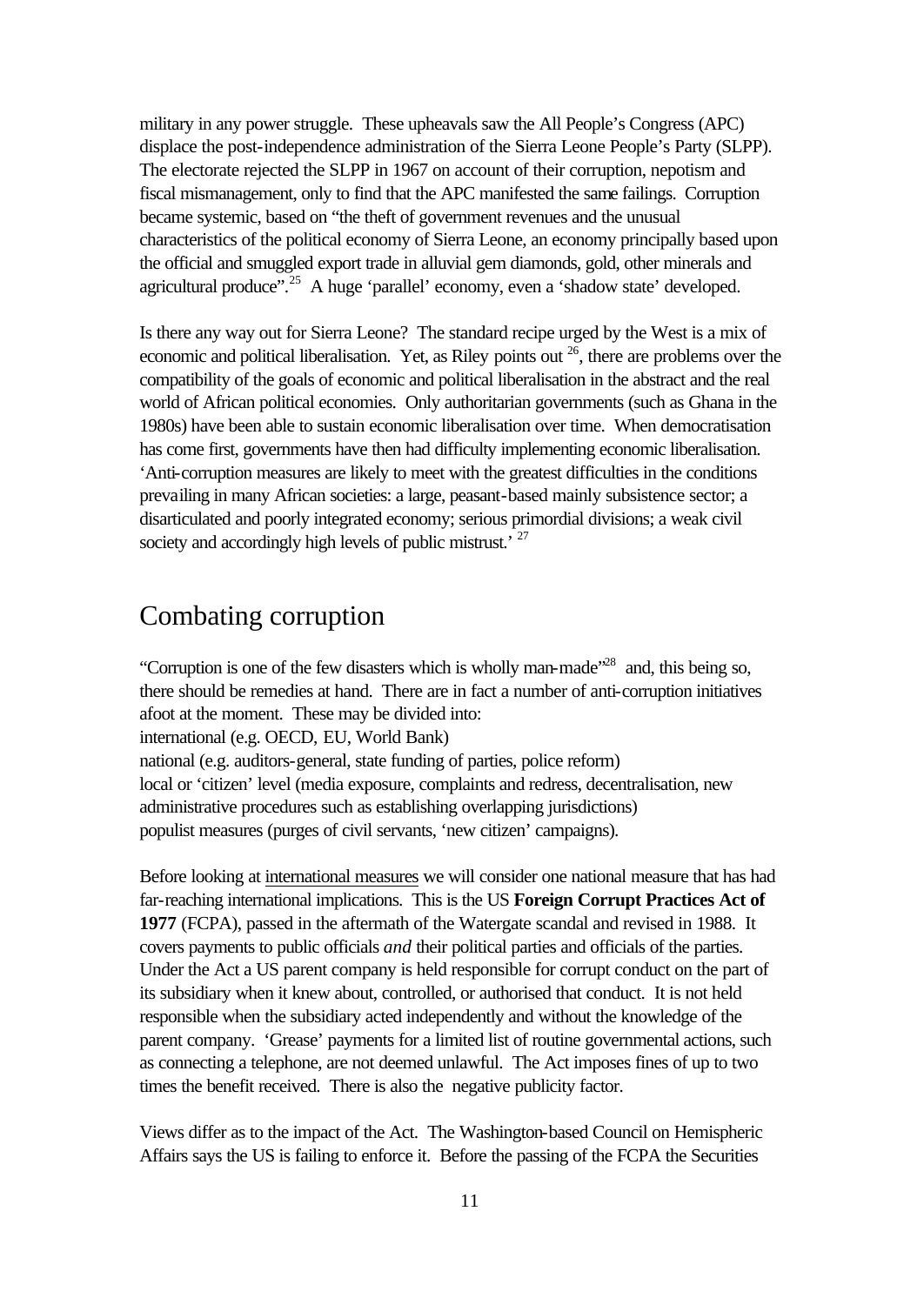and Exchange Commission uncovered corrupt payments by over 500 US companies. Since 1977 the Justice Department has brought only 30 to 40 criminal cases and five civil cases. Between 1994 and 1996 (the most recent years for which statistics are available) the Department investigated only 11 cases and did not initiate a single prosecution.<sup>29</sup> In response to these figures it may be acknowledged that it is not easy to draw up a prosecution case without international cooperation. Also, mere prosecution figures are misleading. The significant questions are: has corporate conduct been changed? do the penalties for getting caught outweigh any supposed benefits? To both questions the US Department of Justice, would answer 'yes'. They assert that the FCPA has brought about a sea-change in the way US companies do business. On the whole they police themselves through their internal compliance programmes. If they do slip up the Fraud Section is there, armed with the FCPA and its "substantial and dissuasive punishments". <sup>30</sup>

The USA began to work for an international anti-corruption agreement as long ago as 1989. The **OECD Convention on Combating Bribery of Foreign Public Officials** was signed in December 1997 and came into force on February 15, 1999. It parallels the US FCPA. Under the Convention signatories are required to ensure either that they can extradite their nationals to the country where the offence was committed or prosecute them themselves, and any statute of limitations must allow adequate time for investigation and prosecution. This will mean participants having in place the mechanisms of mutual assistance and cooperation. Enforcement is by mutual evaluation and peer pressure through the OECD Working Group on Bribery in International Business Transactions. Adherence to the Convention is open to non-OECD countries which have been invited to become full members of the Working Group. Taiwan, South Africa, Venezuela, Croatia, Russia, Romania and others have expressed their willingness to sign up.

The Convention has a number of shortcomings:

It aims to achieve equivalence in anti-corruption measures, yet there is no specific provision excluding 'reservation clauses'(clauses which allow a signatory to hold back from committing itself to implementing certain measures under the convention). It is limited to the bribery of foreign officials, and does not cover payments to political parties. It thus fails to recognise that influence can be bought indirectly. It tackles 'grand' corruption, but not 'speed' payments. Despite these shortcomings the Convention would seem to have a good chance, given time, of changing the climate in which international business is conducted.

**The Council of Europe's Criminal Law Convention on Corruption** covers the whole field of corruption (payer/receiver, public/private, home/abroad). It also covers trading in influence, false accounting, corporate liability and the 'laundering' of the proceeds of corruption. Signatories are required to adopt minimum standards in criminalising acts of corruption, and to bring their criminal laws into closer harmony. Both this and the OECD Convention provide for criminal, civil or administrative liability. Sanctions must be "effective, proportionate and dissuasive" and must include forfeiture of the proceeds of corruption ('proceeds' meaning any economic advantage derived from the offence).

Twenty out of the 40 countries represented in the Council signed the convention on January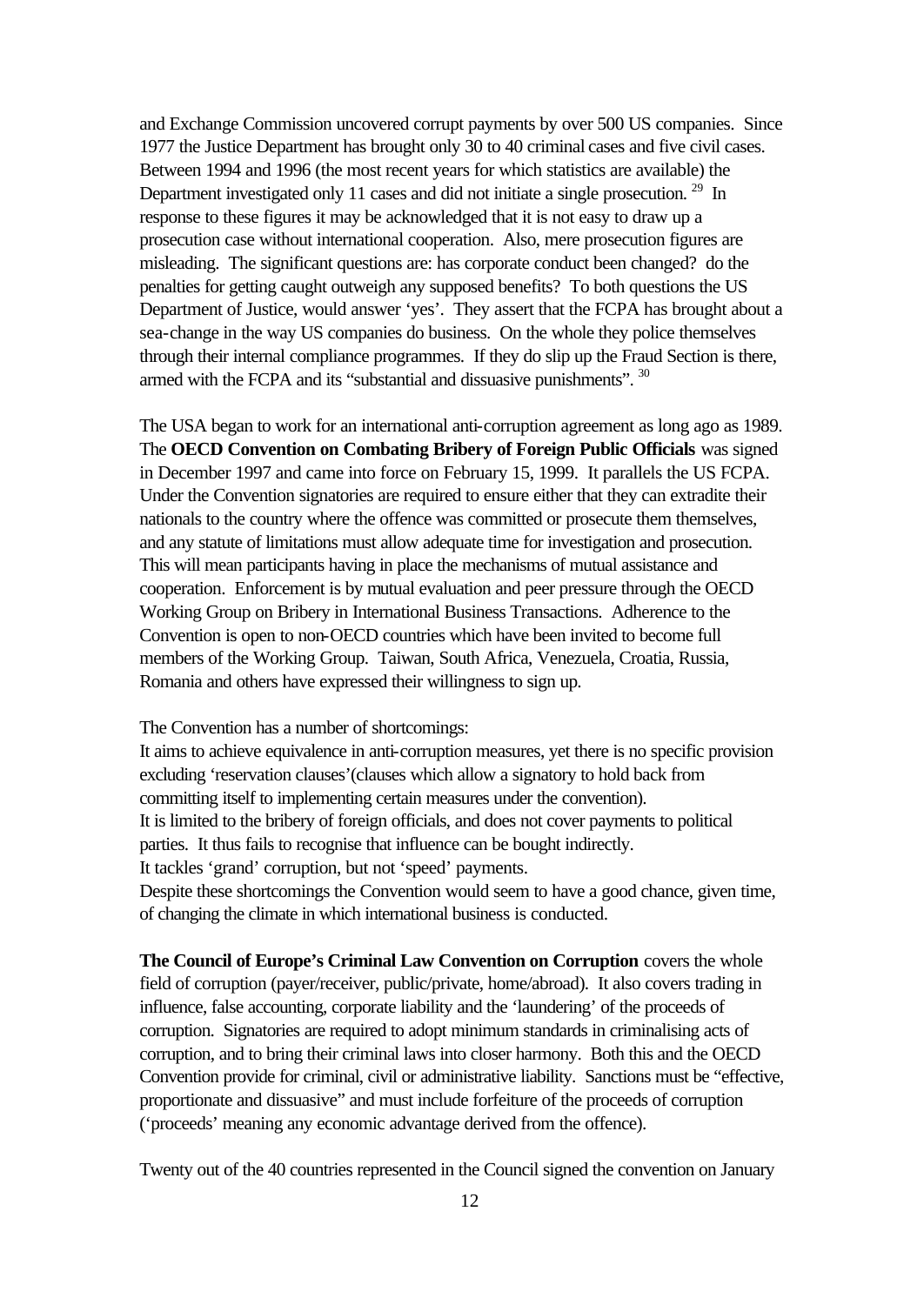27, 1999, and it is open to all countries by invitation. Several non-member states (including the USA, Canada, Japan and Mexico) which took an active part in preparation of the Convention will be able to join as of right. Enforcement will be by mutual evaluation and peer pressure through a watchdog body, the Group of States against Corruption (GRECO) established by the Committee of Ministers of the Council of Europe.

The Convention stands a good chance of obtaining the 14 ratifications needed, and it was expected to come into force in mid-1999. Will it be effective? There are some hopeful signs. First, the mutual assistance and cooperation provisions are 'free-standing', that is, they do not depend on mutual assistance arrangements under any other convention. Second, the provision for up to five 'reservation clauses' is time-limited. A reservation will expire after three years unless it is renewed. If a state wishes to renew the reservation, it will have to explain the reasons to the other signatories. Given the wide scope of the Convention and the enforcement mechanisms available, there is much to be said for this measure becoming the global anti-corruption instrument.

The **EU Convention** of May 1997 has a number of significant shortcomings. It is restricted to the 15 members of the EU, and a state may refuse to prosecute in respect of corruption occurring outside its borders. It only tackles public sector corruption, and there is no enforcement mechanism. All members must ratify before the Convention comes into force and so far none has done so. (The European Union clearly has some way to go in tackling corruption. Its own spending watchdog, the Court of Auditors, acknowledges that measures to combat fraud in the EU are still complex, cumbersome and fraught with delays. $)^{31}$ 

A few points of comparison are pertinent at this point.

Under the OECD Convention bank secrecy is not allowed as a ground for refusing mutual legal assistance. The Council of Europe Convention goes further, requiring states to enact laws allowing bank, financial and commercial records to be inspected and, if necessary, seized. The EU Convention, however, makes no reference to bank secrecy (let alone seizure of records).

None of the conventions refers specifically to blacklisting or debarring from the right to tender for a public contract, though the wording of the OECD and CE Conventions is wide enough to include it. Such a measure would, however, depend upon conviction, or establishing of liability.

Before turning to other international measures we may note here that the European Commission has recently decided to introduce an anti-corruption clause as a standard part of its financing agreements with the Asia, Caribbean, Pacific (ACP) group of countries. The EC now reserves the right to suspend or cancel funding for a project where corruption is found and no steps are being taken to remedy it. The issue also forms part of the renegotiation of the Lomé Convention. All this is somewhat ironic in the light of the EU's own problems with corruption.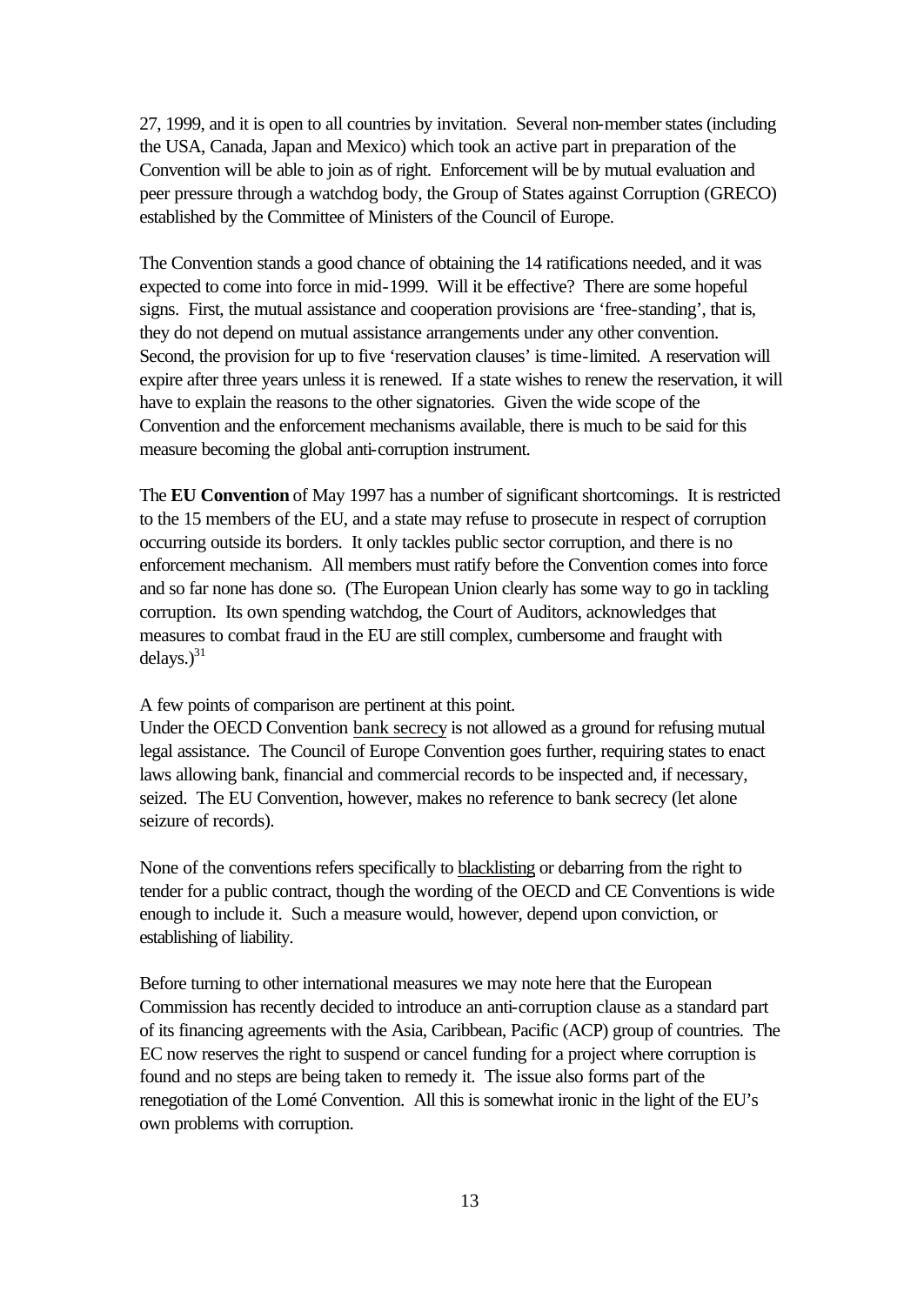When addressing the annual meetings of the **World Bank** and IMF in October 1996 James Wolfensohn, President of the World Bank, spoke of the "cancer of corruption". This sparked rethinking at the Bank. In 1997 the Bank amended its procurement guidelines to address corruption in Bank projects and in 1998 it established an Oversight Committee on Fraud and Corruption. The Bank's anti-corruption policy framework envisages action in four areas:

efforts to prevent fraud and corruption in the projects it finances; where corruption is systemic, is affecting projects, and the government is unwilling to act, the Bank now proposes to reduce its lending or stop it altogether, although it will continue to support civil society organisations

assistance to countries that ask for help in fighting corruption (about two dozen countries have asked for help, and the Bank is active in about half of them)

inclusion of corruption in its country analyses (the Bank is working on a broad set of internal and external cross-country indicators)

active participation in international efforts to address corruption.

The Bank has also decided that it cannot campaign against corruption in borrowing countries when there is no absolute certainty that the bank itself maintains the highest standards. It has therefore appointed a team of outside auditors to investigate allegations of Bank corruption.<sup>32</sup>

The fact remains that, in the Bank's view, the principal way to reduce corruption is through deeper and more thorough economic liberalisation and deregulation (in Bank-speak "eliminating interference with the market").  $33$  Thus it seeks to foster moves that will clarify and streamline laws reducing official discretion, introduce market-based schemes that limit the discretion of regulators, make rules transparent and adopt administrative reforms that introduce competitive pressures into government. The Bank seems to be less concerned about strengthening public institutions and increasing public awareness, and cynics might argue (as Riley points out<sup>34</sup>) that the Bank is simply pursuing structural adjustment by another route.

Transparency International have urged that the corruption issue should be put on the agenda of the **World Trade Organisation**. <sup>35</sup> Certainly there is no reason why countries should not be able to complain to the WTO if they feel they have been harmed by improper competition.

In March 1996 a majority of the members of the **Organisation of American States** (OAS) signed up to the Interamerican Convention against Corruption. By September 1998 ten ratifications had been secured.<sup>36</sup> In May 1998 the **Commonwealth** Secretariat announced the formation of a group to examine issues related to good governance and the elimination of corruption. The **Asian Development Bank** (ADB) plans to attack corruption on several fronts. It seeks to strengthen public institutions by making them more efficient and accountable, press for increased market liberalisation to break up monopolies, and help governments that ask for anti-corruption assistance. It also seeks to raise anticorruption issues in country development discussions with governments and ensure that its own projects and staff adhere to the highest ethical standards. The ADB does not see itself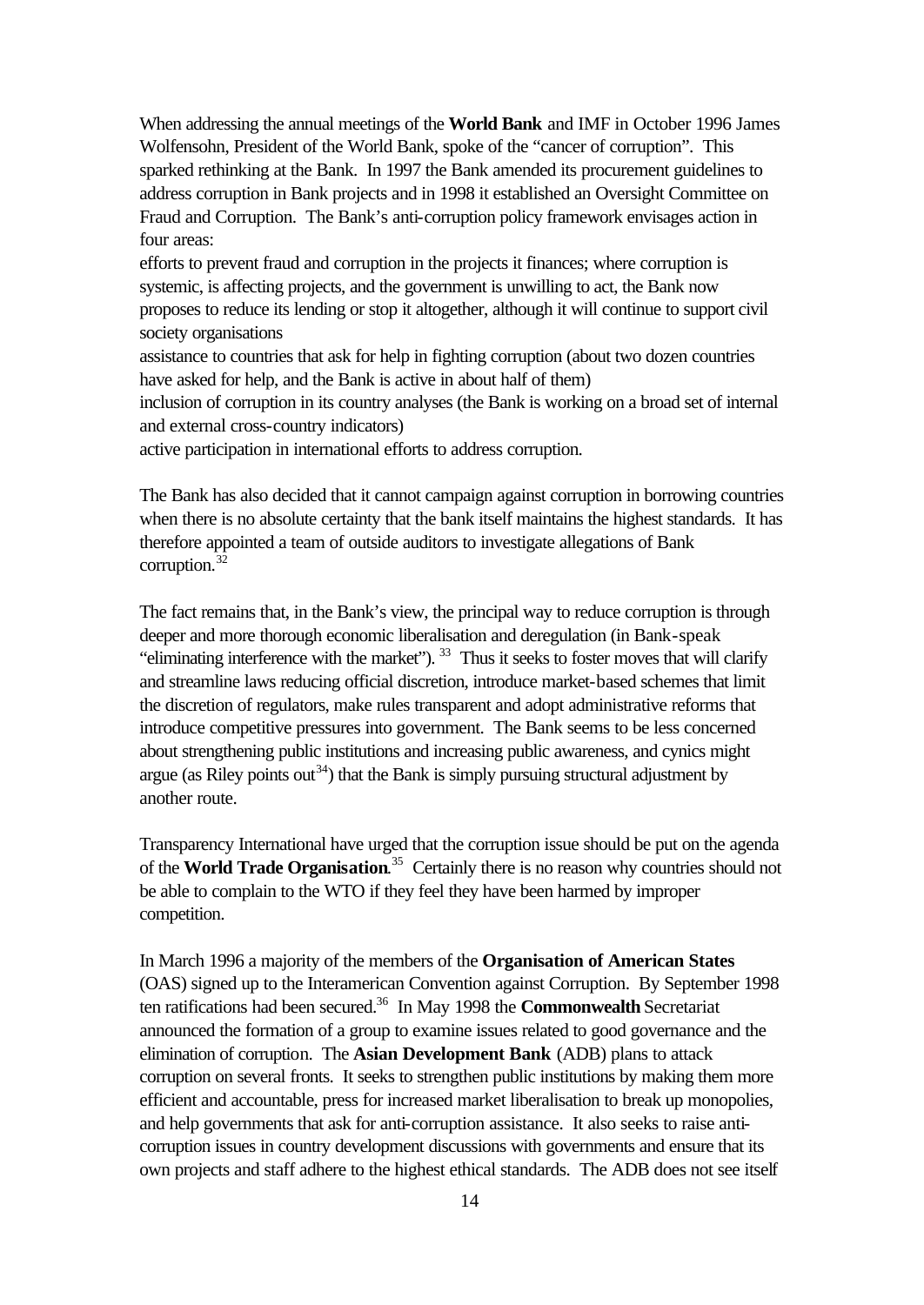as a 'policeman' (the emphasis is on prevention), but under the new policy there are provisions for suspending or cancelling loans where there is "credible evidence of corruption".<sup>37</sup>

There are some hopeful developments in the area of **international legal reform**. One truly-positive outcome from the international war against illicit drug-trafficking is the development of legal frameworks which facilitate the investigation and seizure of proceeds no matter which jurisdiction they may be in.

Transparency International has produced a **corruption perception index** annually since 1995. At best such an index can measure only two things: trends, and the positions of the countries concerned relative to one another. It cannot measure the absolute amount of corruption in society, and it takes no account of the role of bribe-givers.<sup>38</sup> However, the index is having some effect. Argentina, for example, is given a ranking that the government finds embarrassing, and Poder Ciudadano (representatives of Transparency International in Argentina) have now been brought in to collaborate with the Public Ethics Office in an initiative to measure the level of corruption in Argentina. Brazil has reacted to its listing at number 40 by preparing a code of conduct for high-ranking officials.<sup>39</sup>

International conventions are a good start, but they will only be effective if they are translated into national measures. We note here some of the moves that are afoot, and then consider areas where reform is urgently needed.

**Switzerland** has long been a haven for funds illegally acquired. New legislation on moneylaundering came into force in April 1998. Now not only banks but other financial intermediaries such as trustees, exchange offices etc will be obliged to scrutinise transactions and inform the relevant supervisory authorities if they suspect money-laundering. In the **USA** a new Money Laundering Act is gaining support in Congress. It would enable US officials to seize the US assets of foreign government officials, their relatives and close associates, if their funds originated from bribery, misappropriation or theft.

In the **United Kingdom** there are a number of measures under consideration which are relevant to the subject of corruption. The Home Office has carried out a review of the Prevention of Corruption Acts 1889-1916 as a follow-on to Lord Nolan's work in the Committee on Standards in Public Life. A UK Law Commission Report 'Legislating the Criminal Code: Corruption' recommends four new offences of corruption (in place of the present statutory and common law offences) and the criminalisation of cross-border bribery. A UK government consultation paper was expected by the 1999 summer recess.<sup>40</sup> The long-awaited white paper on freedom of information (crucial in any serious moves to tackle corruption) has now been published. Under the proposals an independent Information Commissioner would oversee implementation of the measures and handle appeals. However, the paper has come in for a lot of criticism on the ground of its sweeping exemptions. It makes provision for exemptions on grounds of personal privacy, commercial confidentiality, national security and law enforcement.<sup>41</sup> As part of its 'good governance' programme the Department for International Development (DFID) is funding research into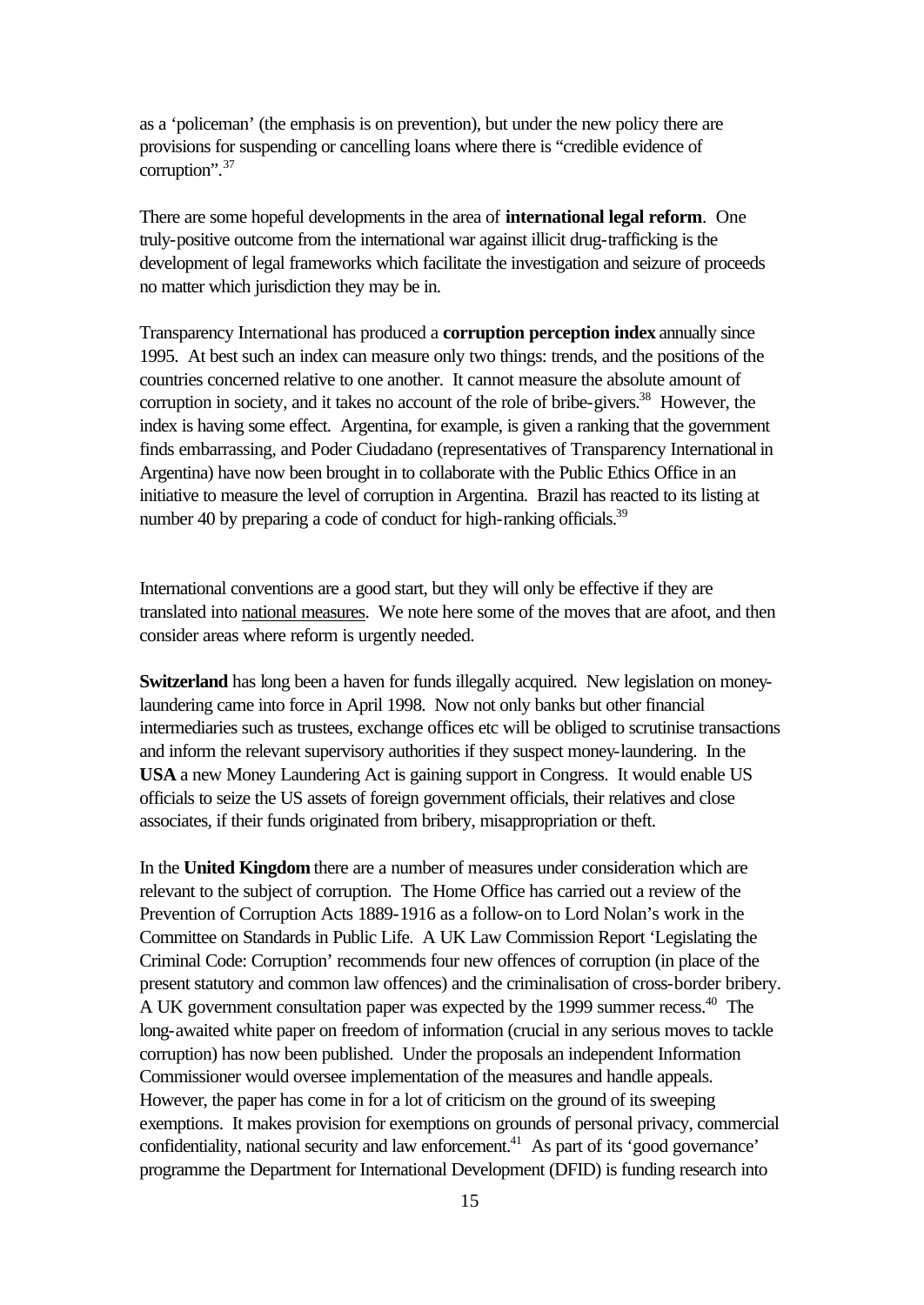the causes and control of corruption. The research (which is based at Liverpool John Moores University) aims to combine academic research output with concrete policy recommendations and innovations. Research areas include: the causes and impact of corruption; the political, economic and social environment of corruption in Eastern Europe, Africa and East Asia; the role of the global economy, including the links between corruption, fraud and international illicit capital flows.

NGOs with links to the developing world are also engaged in research on this subject. Tearfund's Research and Policy Team, for example, notes that while work is being done on corruption at government and international level, little is being done on countering the corruption faced by poor communities and those working in development. The Team is therefore commissioning research (probably with a Latin American partner) to examine the issue of corruption from a theological, developmental and cultural perspective. The aim is to provide guidance on how Tearfund staff and partners should respond to the moral complexities raised by corruption.

In **Africa** a number of corruption-checking institutions have been set up. These include the Health Commission in South Africa, the Kenyan National Anti-Corruption Authority, the Ombudsman in Uganda, the Anti-Corruption Bureau in Malawi, the Presidential Commission on Corruption in Tanzania, and the Anti-Corruption Commission of Zambia. A well-resourced agency has the potential to be a powerful tool to expose corruption. If such an agency is to be credible there must be a long-term commitment, and there need to be checks against misuse of the agency for political ends, e g using it to harass political opponents.

Among the reforms at national level which need to be considered are the following: Civil service reform (reduction in the discretionary powers allowed to bureaucrats and an increase in accountability; abolition of unnecessary procedures and licences; requirements to disclose assets and liabilities, and sources of income and benefits received - a sensitive area, but crucial when public officials become wealthy beyond known sources of income). Tax reform (elimination of the tax deductibility of bribes; definition of a bribe as against legitimate broker fees and commissions).

'Subsidiarity': an over-powerful centre is an open invitation to corruption, so decentralising decision-making can reduce the scope for bribery. However, new powers would have to be matched by new accountability (e g the oversight and auditing of public procurement) otherwise decentralisation may simply create lower-level corruption.

Freedom of information is a powerful check against corruption, but in too many countries, in the developed as well as the developing world, there is an unhealthy culture of secrecy. The balance needs to be shifted so that those who seek information do not have to explain why they want it, but rather the officials who seek to withhold that information must make a clear case for doing so. The role of the investigative media should be welcomed as a further check on wrong-doing.

Legal reform (criminalisation of the *payment* of bribes; strengthening cross-border cooperation on such matters as extradition; adoption of powers to undo corrupt 'trusts' and 'gifts'; measures to tackle collusion so that individuals become 'constructive trustees', that is, liable for the corrupt gains of the group; measures to strengthen judicial independence).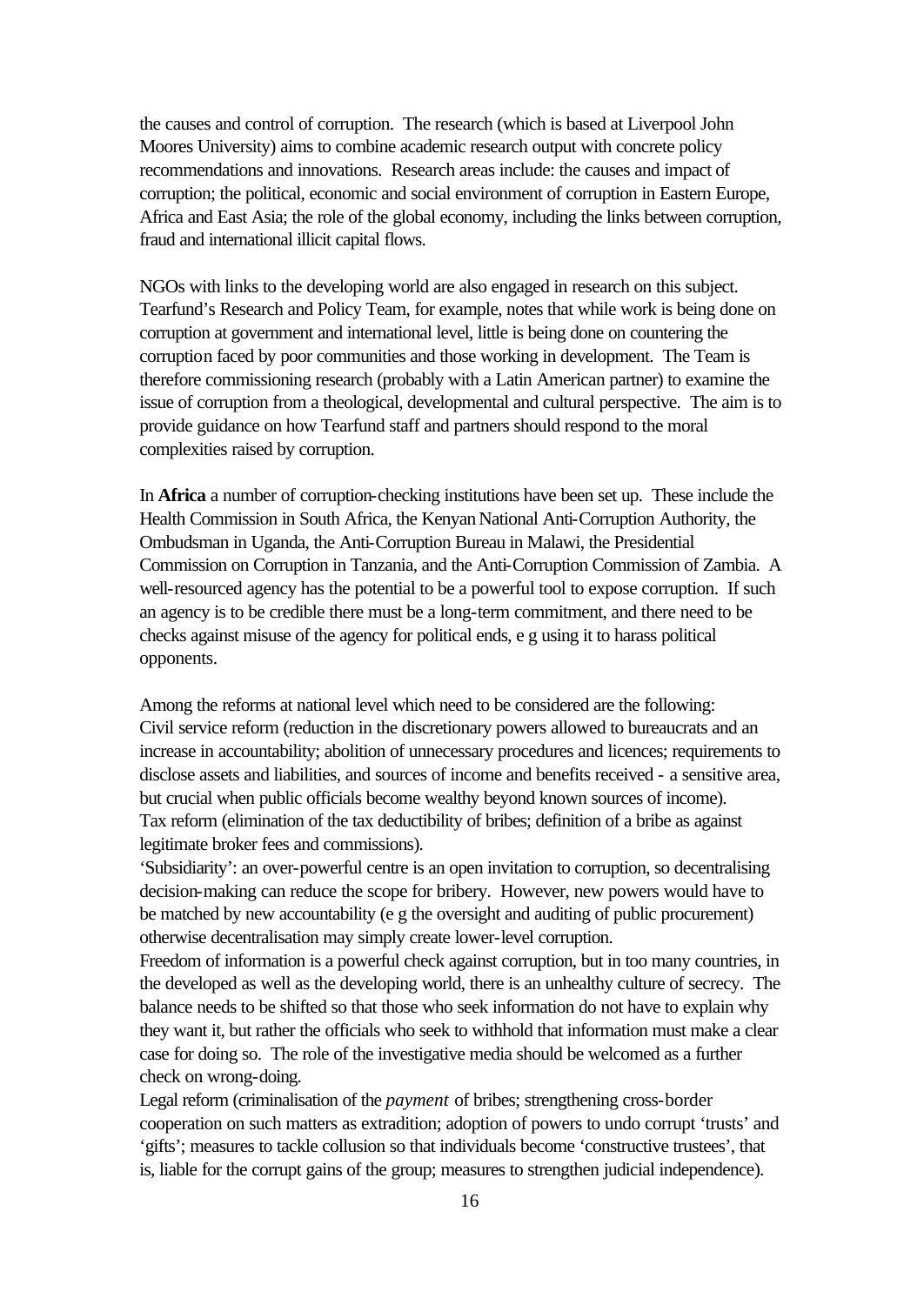One notable example of action at local or 'citizen' level is the work of **Transparency International**. TI was formed in 1993. It does not expose or investigate individual cases of corruption. Instead its emphasis is on prevention and on reforming systems. Among the measures it advocates are the following:

The "island of integrity" approach. This means fencing off an area of government activity in order to address corruption in a manner isolated from the cross-pollination of other influences.

The Environmental Management Systems (EMS) being tried in the USA, aiming to strengthen corporate environmental management.

Integrity Systems based on a municipal survey, the integrity workshop and the integrity pact (an agreement among all potential parties to a procurement that they will neither bribe nor be bribed), an elected legislature, with power to hold public officials to account.

TI does have some credibility problems of its own, arising from its links with international institutions and its pro-business bias. Nevertheless it can help political leaders and civil society wishing to do something about corruption.

La Paz Bolivia provides an example of **reform at the city level**. The former mayor Ronald MacLean-Abaroa turned around an impossible situation in his city in a couple of years. <sup>42</sup> His formula was "start in your own house, your own party". He slashed the payroll by half (in order to raise the salaries of the remainder), simplified the regulations, and arrested the chief cashier and repossessed the car acquired by graft. He concludes:'The key is that corruption is not a crime of passion, it is a crime of calculation.' <sup>43</sup>

Populist measures such as the purge may be dramatic but ultimately ineffective. Riley <sup>44</sup> notes a paradox: 'Extensive high-level corruption can contribute to profound political upheavals, but the problem of corruption does not disappear with the removal of those key officials identified as corrupt.' Some would argue that real change cannot be achieved with a 'top-down' approach. A West African writer, A K Armah, has compared corruption purges to an unusual kind of fishing. The small fish get caught in the net, but the big fish escape.<sup>45</sup> Making an example of senior figures is a better strategy and sets a good precedent though, admittedly, this will involve political difficulties. For example, some African governments have resorted to scapegoats, or have been overtly partisan in their corruption enquiries.

## Corruption in the developed world

The developed world is implicated in Third World corruption, both as the source of the bribes and as the depository for corruptly-acquired funds. Apart from supplying the bribes and recycling the proceeds the West has serious corruption problems of its own. The American national legislature, for example, has been described as "one vast system of lobbying" and corruption in the European Commission hit the headlines in March 1999.

In an, admittedly, imperfect index (based on suspiciously-high levels of trade with dubious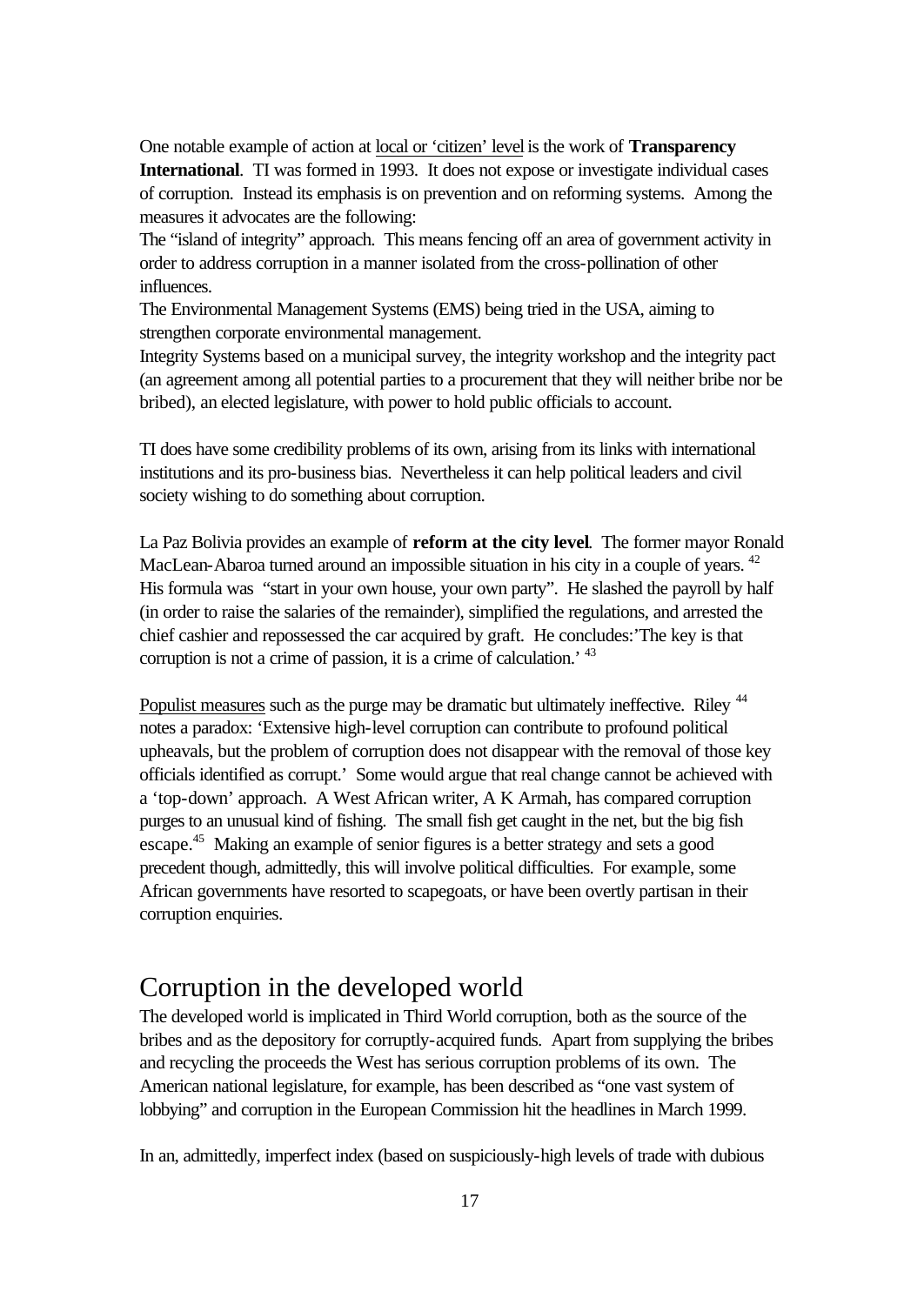regimes) Transparency International identified Belgium, France and Italy as the three countries most likely to harbour bribe-paying businesses. <sup>46</sup> However, we will concentrate on the situation in the UK.

## Case study 2: the UK

The petty corruption which is such a blight on the lives of ordinary men and women in the developing world is not an issue in the everyday world of people in this country. Heads of primary schools do not demand bribes before enrolling children in the school. The receptionist at the GP surgery does not look for an under-the-counter payment before making a patient appointment. Learner drivers do not expect to get a licence by paying the examiner. This may encourage the perception that corruption is not our problem, but something 'out there'. The fact is that corruption is a very serious problem in the UK, and we are in danger of ignoring it through our complacency and hypocrisy. Ziauddin Sardar comments: 'Any society that remains blasé about its ability to contain and withstand corruption is vulnerable.' <sup>47</sup>

The complacency and hypocrisy are closely related. We can be complacent over the supposed absence of corruption, but only because we are not being honest in our definitions. Here are a few examples:

The presence of corruption may be denied because, although the corruption exists, it is not actually illegal. For example, the UK Government has taken no steps to criminalise the bribing of foreign public officials, as it is required to do under the OECD Convention on Combating Bribery of Foreign Public Officials. It maintains that existing laws are adequate. However, there has never been a prosecution under the laws for bribery of a foreign public official <sup>48</sup> which suggests that these laws are not as adequate as the government maintains. In fact they only cover offences committed in the UK. Again, in many countries it is a criminal offence for the political party in power to appoint to public office a donor to party funds. In the UK, however, it is not an offence.

Another problem is the traditional British preference for informal, largely-unwritten rules. Transparency International comments: 'All the evidence today points to the utter inadequacy of this informal system. Corruption today can only be reduced if it is made a high risk and a low profit undertaking. Informal rules do not work nor do they wash with the public.' <sup>49</sup>

Again, corruption may go unacknowledged, and therefore unpunished, because nobody wants to admit faults in our democratic and legal system. (Here complacency and hypocrisy clearly merge.) A succession of miscarriages of justice in the 1980s illustrate the point. For years distinguished jurists and senior civil servants obstructed efforts to have these convictions reviewed because that would expose the system as fallible. <sup>50</sup>

Corruption may be unacknowledged because what changes hands is not money. Instead it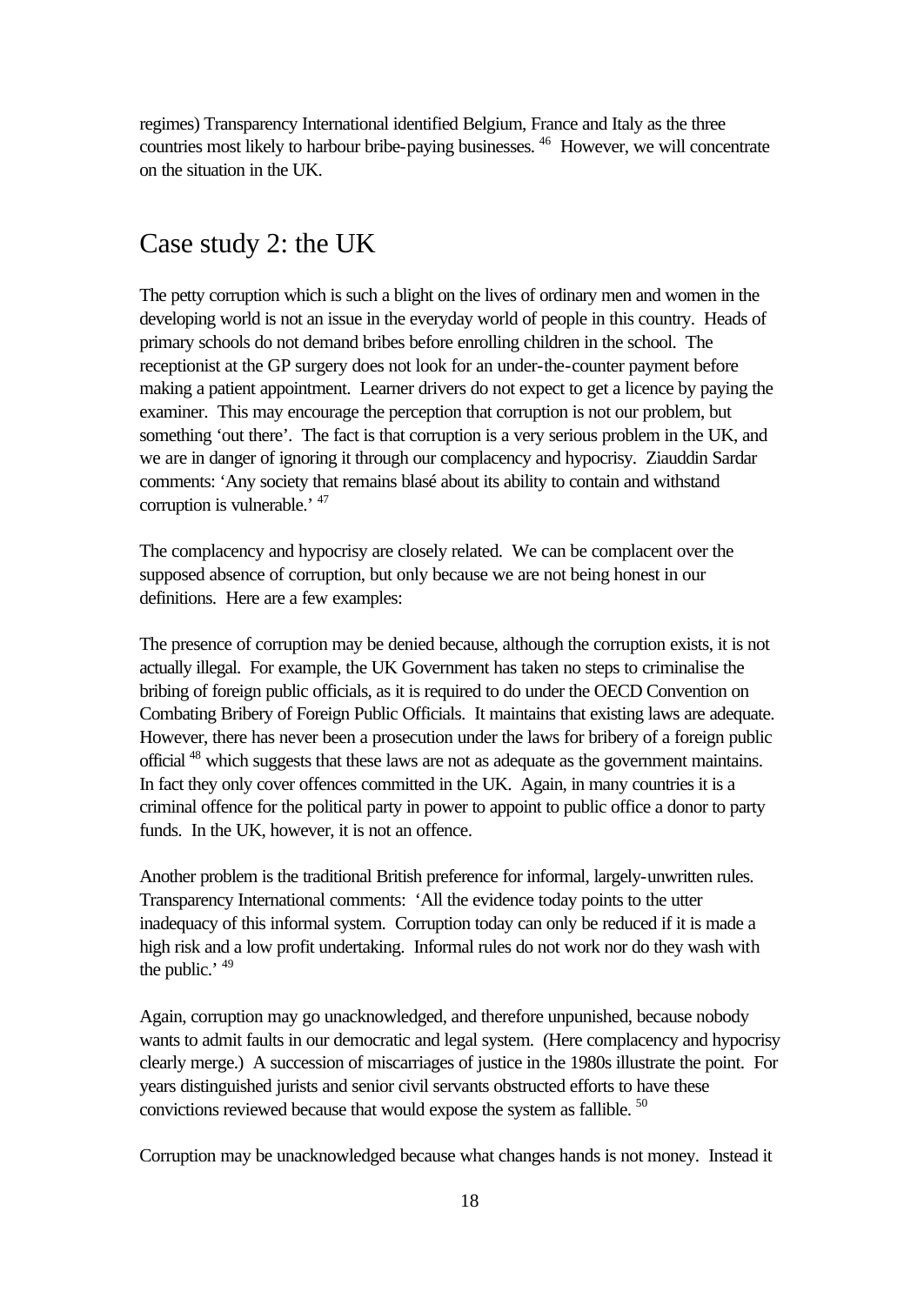may be honours, privileges, influence and the social and economic value of these intangibles. Such cashless corruption may be related to the old school tie or to membership of certain clubs. To quote Sardar again: 'Britain, I would say, is more, not less, corrupt than the "third world" ... Moreover, our corruption is less democratic: it is limited to those with privilege and access to the system.' <sup>51</sup>

As a specific example of what may happen in the UK we may note the privatisation programme, making particular reference to the 1996 sell-off of British Rail. A 1998 report submitted by the Public Accounts Committee of the House of Commons found that rolling stock sold for £1.8 billion was resold only ten months later for £2.7 billion. Taxpayers thus lost nearly £1 billion and former British Rail managers became multi-millionaires. The committee found that the then Conservative administration had rushed into privatisation without a proper assessment of the true value of the railways. They also judged that Hambros, the merchant bank which handled the sale 'did not pursue external bidders thoroughly', but rather the transport operator Stagecoach was 'apparently put off from bidding'. <sup>52</sup> Hands are wrung and cynicism is increased, and there, it seems, the matter ends. If this scenario was enacted in a Third World country, what would we call it?

Lest it be thought that corruption, though present, cannot be a serious economic problem, we quote one case researched by the UK Chapter of Transparency International. In 1994 Gordon Foxley, a civil servant at the Ministry of Defence, was sentenced to four years in prison for taking at least £1.46 million in bribes. The research carried out for TI-UK suggested that he had caused up to £130 million in financial damage. Because orders were placed overseas there were job losses at the UK factory (including loss of highly-developed skills) and loss of profits. This, in turn, resulted in lower values for privatisation exercises. On top of this higher prices were paid for the equipment concerned, and there was at least one instance of a fuse that was ineffective in practice manoeuvres.<sup>53</sup>

One area in which the UK bears a particularly-heavy responsibility, on an international scale, is the maintenance of so-called offshore tax havens. According to Transparency International 'grand corruption' would be impossible without these havens. They offer banking, insurance and company formation services, but they are also implicated in moneylaundering and tax evasion. It is estimated that as much as a third of the wealth of the world's richest people - an estimated US\$ 6 trillion - is held offshore. Amounts held in Swiss banks on behalf of African leaders alone are said to exceed US\$20 billion.<sup>54</sup> Apart from such well-known destinations for illegal funds as Liechtenstein, Luxembourg, Monaco and Switzerland, the prime havens are the British dependencies of the Bermudas, the Cayman Islands, the Turks and Caicos Islands, the Isle of Man, the Channel Islands and Antigua. Despite occasional adverse exposure in the media the havens remain attractive to host governments. Julius Timothy, Finance Minister of Dominica, announced in January 1998 that the government aimed to make Dominica "the premier offshore jurisdiction in the world". <sup>55</sup> The EU, the USA, the OECD and the G7 are said to want to put an end to competition from these havens, and the UK's 1998 budget proposals included a move to force offshore life insurers to tell the Inland Revenue when UK residents and expatriates cash in their insurance policies. However, the Association of International Life Offices (AILO), which represents 35 insurers in Luxembourg, the Channel Islands, Dublin and the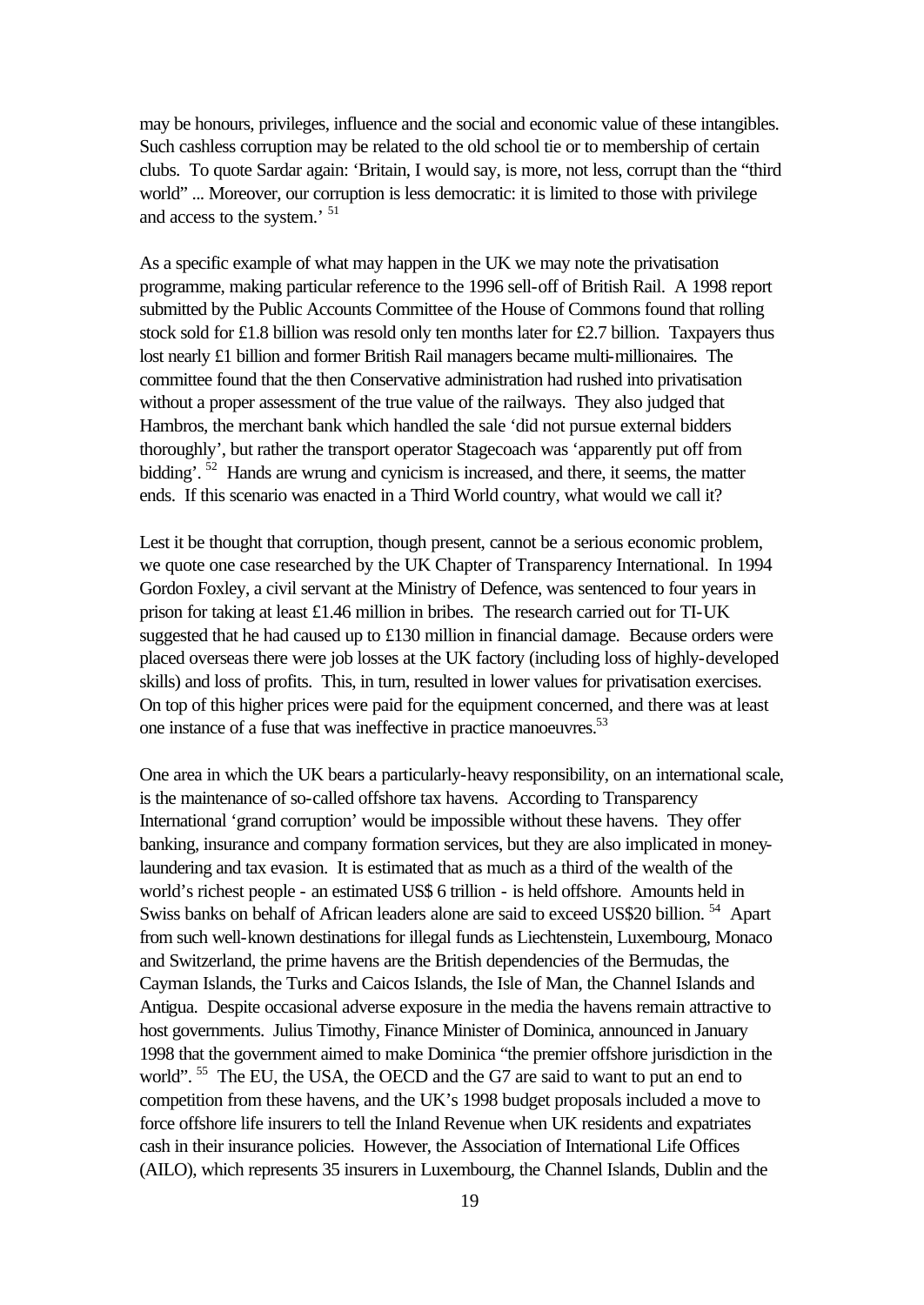Isle of Man, claims that the proposals endanger client confidentiality, in breach of Luxembourg's secrecy laws.<sup>56</sup> The government's seriousness about this issue will certainly be tested to the full.

At present the situation in the UK looks set to get worse, not better. More and more parts of the government bureaucracy have been made into businesses. Sardar comments, 'If the government under which this is all happening has already established a culture of centralised power and tight control of information, then there's real trouble ahead. To make matters worse, Tony Blair now relies almost completely on the business community for people to work in the new informal executive branch. The demarcation between business and politics is disappearing.<sup>57</sup>

We conclude this note by drawing attention to some key areas of concern: The culture of secrecy in the civil service (highlighted in the Scott Report). The reluctance to 'come clean' about the sources of political-party funding. So long as donations are kept confidential, it is impossible to know who has given what, and to judge what benefits they may or may not have received in return. While the parties insist on maintaining secrecy the suspicion must remain that there is something discreditable that is being covered up.

The scope for corruption that arises from blind faith in 'the market', for example, privatisation programmes, and the misuse of export credit guarantees. (Transparency International maintains that the current export credit systems in the EU constitute an indirect encouragement to bribe, the value of the bribe being included in the total value of the contract.) So long as 'market forces' are held to be supreme opposition to bribery on ethical grounds can be lightly dismissed as 'naiveté'. <sup>58</sup>

The appointment of political supporters to 'quangos'.

The tangle of MPs' business interests and their relations with professional lobbyists. These can result in conflicts of interest, e g consumer and environment groups have pointed to the report of the House of Lords Select Committee on GM foods and the fact that nine of the 12 members of the committee are farmers or otherwise have an interest in the food industry. 59

## Conclusions and recommendations

Sadly, it seems that corruption is to be found wherever there are human beings. Archives recovered from the administrative centre of Middle Kingdom Assyria (c 1,400 B C) refer to civil servants taking bribes, with senior officials and a close relative of the head of state implicated. <sup>60</sup> There are also references to bribery in the Old Testament scriptures (see Appendix 2). While these facts must foster realism, they need not persuade us that nothing can be done. We suggest here a number of key principles for a campaign against corruption, and then some suggestions for action.

#### **Principles**

The first principle, we suggest, is that **corruption must be exposed for what it is**, a form of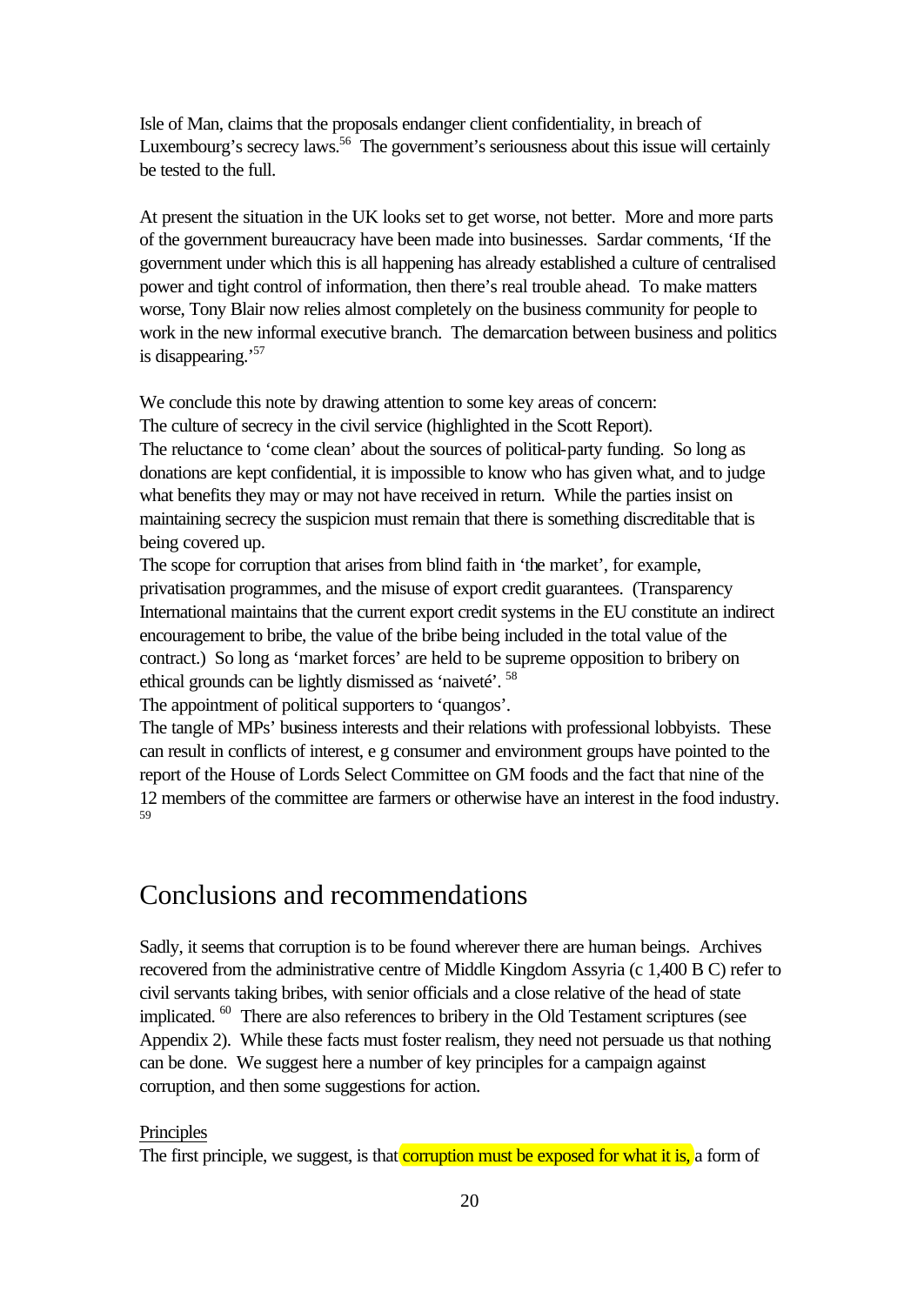organised crime and a serious abuse of human rights. Much of the current anti-corruption activity acknowledges that corruption is an ethical issue, but focuses on it at as a practical issue. This will not provide the foundation for a sustained campaign. Drawing a lesson from the last century we may note that practical drawbacks in slave trading may have strengthened the arguments of the anti-slavery campaigners, but it was slaving as a moral issue that stirred public concern and eventually carried abolition through parliament.

Second, the developed world must not be allowed to use the corruption issue as a way to pin the blame for development failures wholly on the developing world. Nor should anticorruption measures be confused with moves to reshape developing economies to suit the West. To suppose that economic and political liberalisation will resolve the problem of corruption is, quite frankly, simplistic. All the evidence indicates that corruption can flourish in regulated and unregulated markets, under democracies or dictatorships.

Third, the issue of corruption will never be resolved if it is treated as a problem solely, or mainly, of the Third World. The developed world must set an example by addressing its own corruption. Then it needs to acknowledge that it is aiding and abetting the corrupt of the developing world. It is not enough to pursue the burglar and ignore the receiver of stolen goods. Key issues here are the maintenance of offshore havens, and the activities of export credit guarantee agencies.

Fourth, corruption cannot be tackled in isolation, but only in the context of efforts to reduce world poverty. Corrupt individuals and companies may be exposed and punished, but of itself this will only redirect the corruption. (There may be some parallels with the war on the drugs trade. Uprooting coca plants in Bolivia or opium poppies in Afghanistan may give the impression that something is being done, but the peasant farmers who grow them need to be offered a better way to make a living.) Other issues such as the burden of Third World debt and the imbalance of power in world trade need to be addressed at the same time as tackling corruption.

Fifth, action aimed specifically against corruption will have to go hand in hand with action to secure freedom of information.

#### Recommendations for action

Civil society groups (NGOs, the churches, the media etc) have a key role to play in exposing corruption and shaming governments into taking action. And civil society coming together in a popular alliance would have an even stronger voice. Transparency International has the potential to encourage such cooperation between individuals and organisations.

A civil society organisation taking up the corruption issue would have to make sure that its own house was in order. This would mean debating the issue internally, drawing up and implementing codes of conduct to guard against corruption within, and ensuring that the organisation is in no way contributing to corruption elsewhere in society.

Churches, both in the developed and the developing world, are well-placed to make a highprofile stand against corruption. Again, they would have to ensure that their own houses were in order. An appropriate starting point for church action would be teaching, and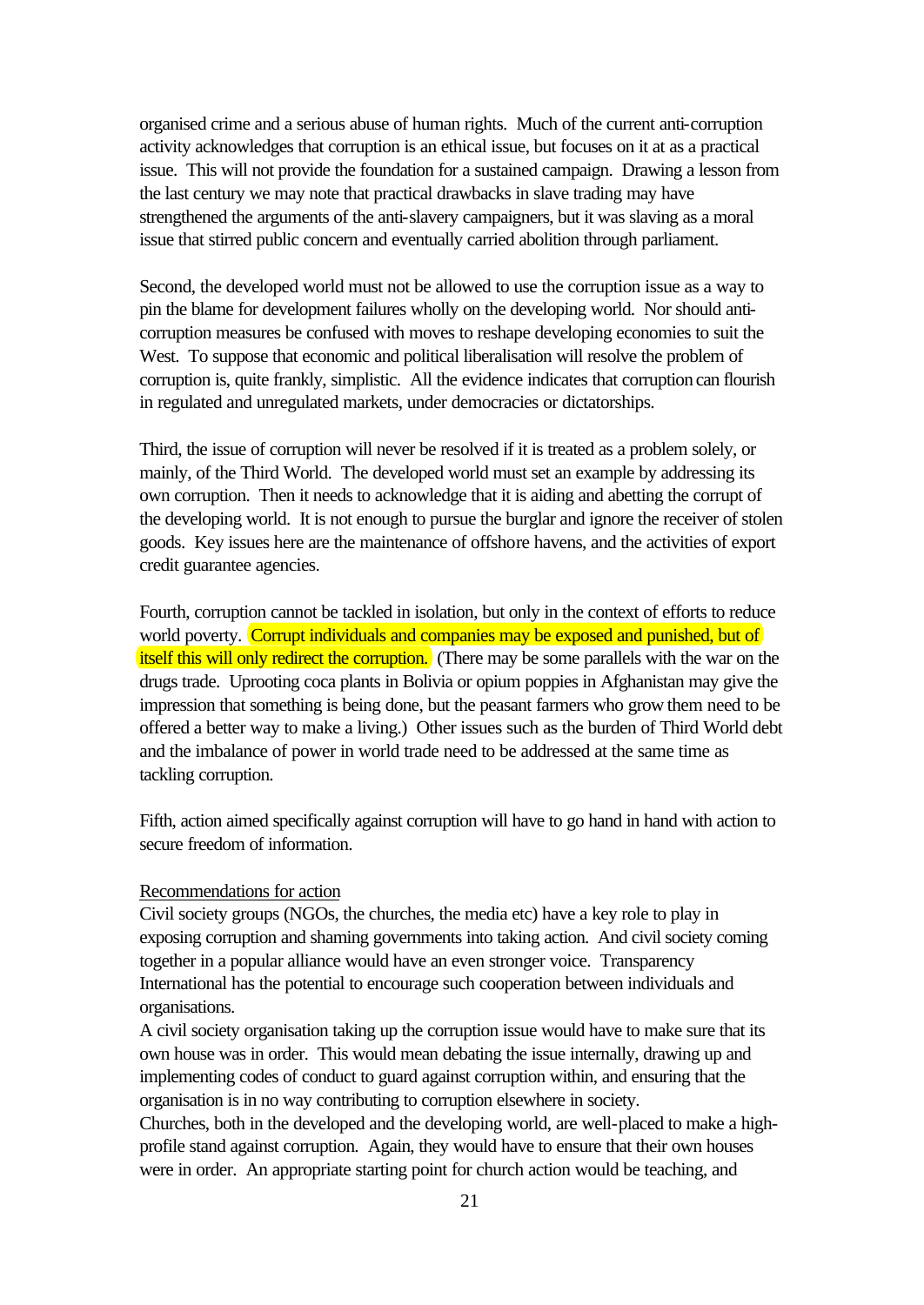discussion of the issue, among congregations.

A key role for civil society would be in the monitoring of government to government aid. Transparency, and access to information, would be prerequisites for such a programme. Donor governments could insist on such transparency/ access as part of the aid package. This should lead not only to more effective use of aid money, but also to the empowering of local people and the strengthening of democracy.

A key issue for civil society to take up in the UK, and in the EU, is the tightening of anticorruption legislation.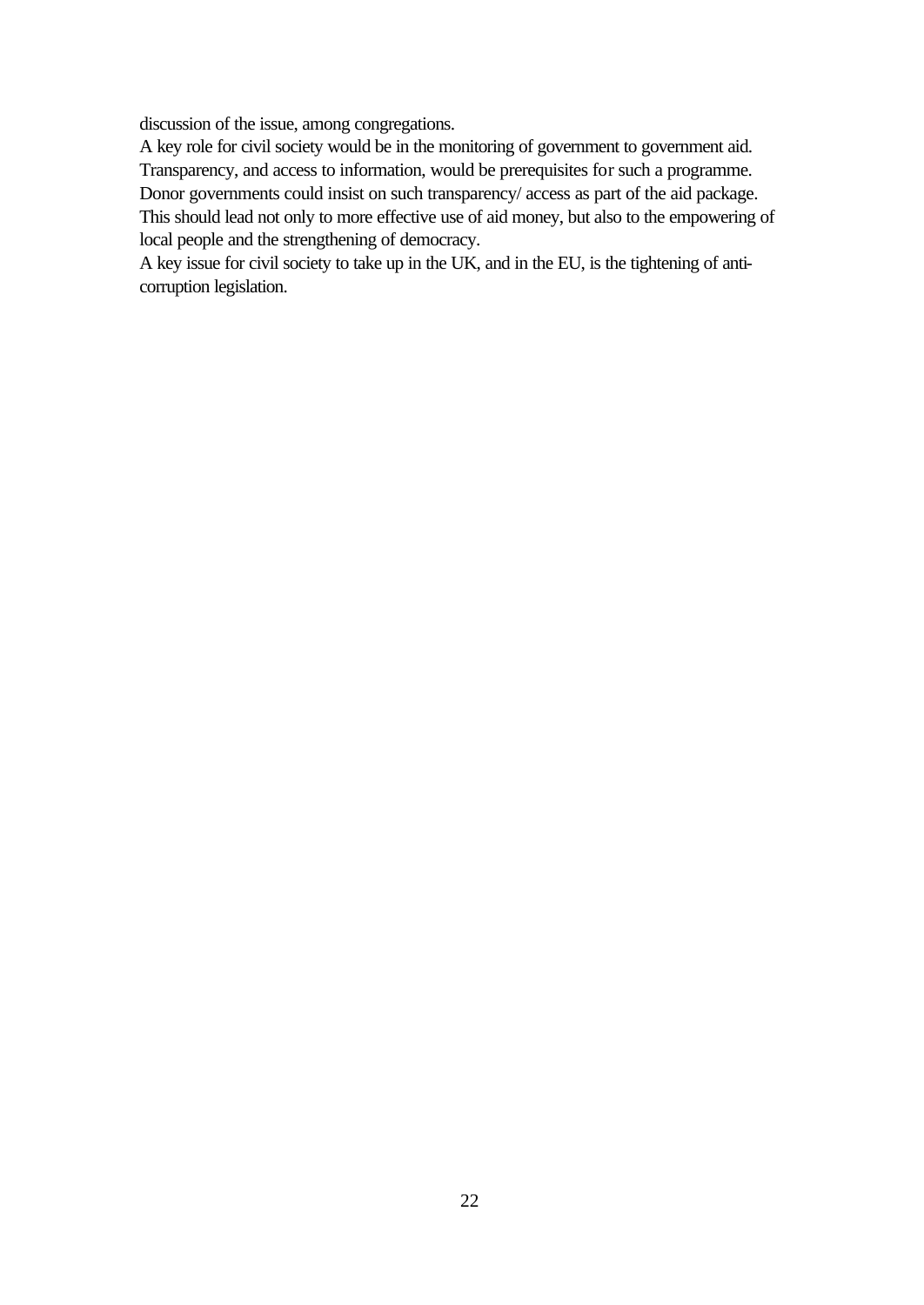#### **APPENDICES**

#### **1) A glossary of terms**

| bribery                               | payment for access to a benefit that is scarce or whose supply is<br>restricted by officials, or for services connected with the benefit,<br>such as speedy service or inside information; bribes may also be<br>paid in order to avoid costs (or to impose them on others). |
|---------------------------------------|------------------------------------------------------------------------------------------------------------------------------------------------------------------------------------------------------------------------------------------------------------------------------|
| conflict of interest                  | a conflict of interest arises where professional judgement<br>concerning a primary interest, such as a planning application, is<br>influenced by a secondary interest, such as financial gain.                                                                               |
| rent                                  | in the language of economics 'rent' is the extra amount paid for<br>something useful whose supply is limited either by nature or by<br>human ingenuity (i e human beings can create artificial limitations).                                                                 |
| systematic corruption                 | corruption affecting a whole area of government                                                                                                                                                                                                                              |
| systemic corruption                   | corruption of the entire government system, sometimes called<br>'kleptocracy' or government by theft                                                                                                                                                                         |
| transaction bribe (or<br>speed money) | a payment made in order to overcome an artificial delay in<br>obtaining a desired service. Theoretically 'speed money' is<br>egalitarian (unlike the variance bribe).                                                                                                        |
| variance bribe                        | this description highlights the distorting effect of a bribe. It brings<br>about an illegitimate variance in proper decision-making.                                                                                                                                         |

#### **2) A biblical viewpoint**

There are only a limited number of direct references to bribery in the Bible, and such references as are made reflect the ambiguous nature of certain payments. Hebrew *shochad* is translated 'bribe', but it also means 'reward'. Likewise Hebrew *mattanah* can mean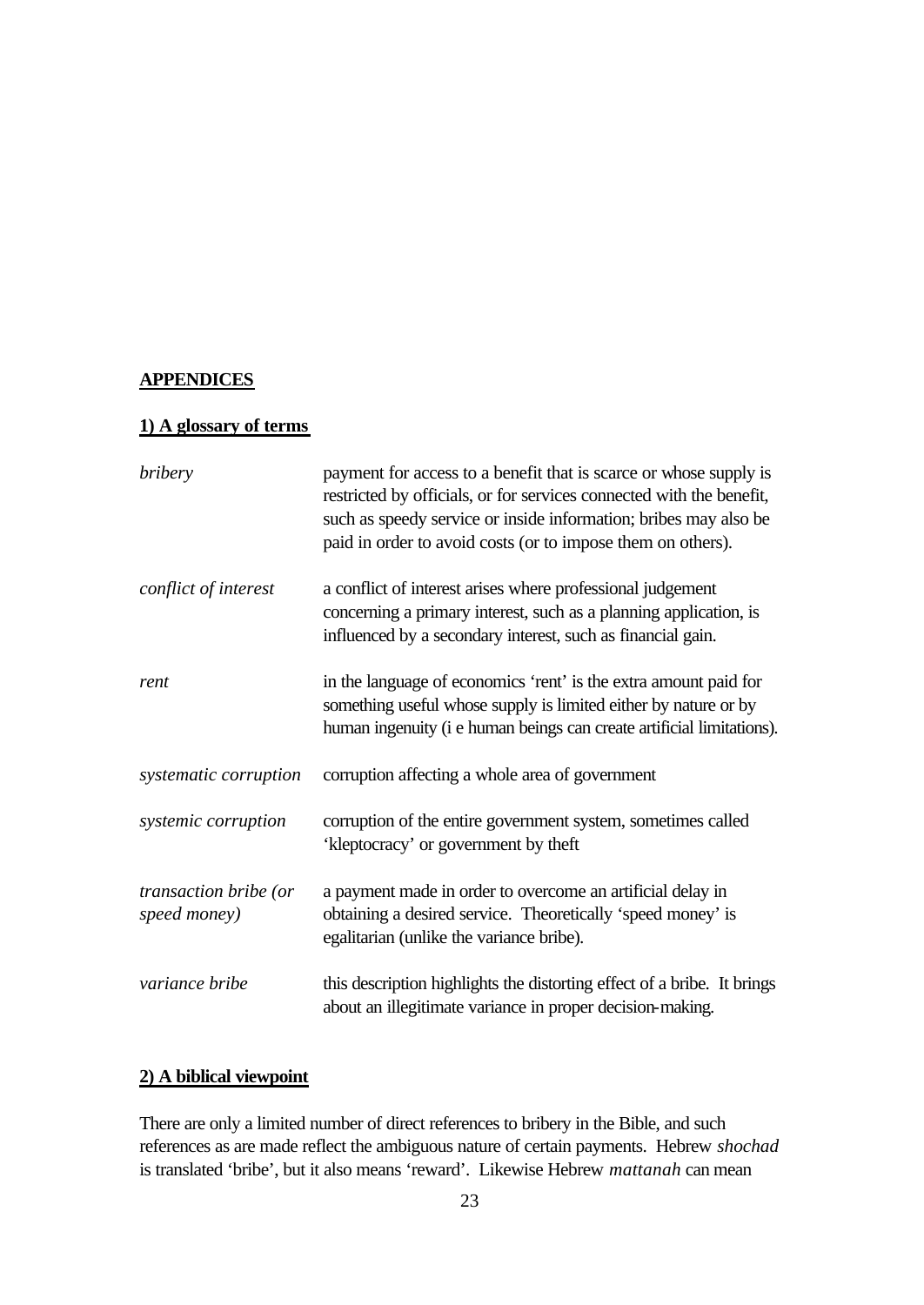'bribe', though its primary meaning is 'gift'.

There are several verses in the book of Proverbs where the biblical writer merely makes an observation on bribery, without passing any judgement. Chapter 17:8 notes that in the eyes of the giver his bribe is a "magic stone", a short-cut to prosperity. A bribe opens doors in high places, according to 18:16, and "every one is a friend to a man who gives gifts", says 19:6. Chapter 21:14 refers to the use of a bribe to deflect the wrath of an offended party.

However, there is no question of the Bible's opposition to bribery as an affront to the character of God, the incorruptible one (Deut 10:17). Hence a bribe is an "evil device" (Psalm 26:10, cf Micah 7:3), a "gain of oppressions" (Isaiah 33:15), an "unjust gain" (Proverbs 15:27). Even a small bribe (a piece of bread, a handful of barley) has serious consequences (Prov 28:21; Ezekiel 13:19). A bribe corrupts the mind (Eccles 7:7) and blinds the eyes of officials (Exod 23:8). The Bible is particularly concerned about the perversion of the course of justice through bribery (Deut 16:18-19, 27:25; 1 Sam 8:1-3; 2 Chron 19:7; Prov 17:23; Isaiah 5:23; Amos 5:12). Ezekiel 22:12 includes bribery in a list of the symptoms of serious societal break-down, and Proverbs 29:4 says that when national leaders are implicated in bribery the outcome is national ruin.

There are a number of cases of bribery being used to further disreputable political ends. Note the following examples: Delilah (Judges 16:5), Ben-hadad (1 Kings 15:18-19), Haman (Esther 3:8-9), Shemaiah (Neh 6:10-13), the chief priests - agreeing to pay Judas (Matt 26:15 and parallels) and bribing the guards at the tomb (Matt 28:12-15). Felix (the Roman procurator of Judaea, c AD 52-59) hoped that Paul would bribe him to expedite his release from prison (Acts 24:26).

Apart from direct references to bribery there are important principles laid down in Scripture which are very relevant to the issue. We may note, firstly, the Bible's demand for integrity in all human dealings (in contrast to the underhandedness which is characteristic of bribery). The Bible says "no" to false weights and measures, "no" to the removal of boundary markers, "no" to hoarding and over-charging and manipulation, "no" to advantage-seeking and stealing a march on others. Jesus condemned the misuse of the temple, where the buying and selling of sacrificial animals at exorbitant prices, and the high profit margins associated with money changing, turned the outer court of the temple into a "den of robbers" (Matt 21:13).

Christ's followers are to be focused on the kingdom of God and his righteousness instead of on the world and its wealth. They must be free of covetousness (e g Eph 5:3, Col 3:5) for hoarded wealth corrupts. They are to be salt (against the corruption of the world) and light (against underhandedness), Matt 5:13-16. Openness should render oaths unnecessary (Matt 5:33-37). When salvation came to the house of Zacchaeus, the inevitable outcome was that he made restitution for his past fraud, Luke 19:8-9.

Secondly, we have seen that corruption involves the exploitation of one's control over resources. The Bible insists that those who hold office or wealth are to think of their position not in terms of control and ownership, but of stewardship. To be a king, priest or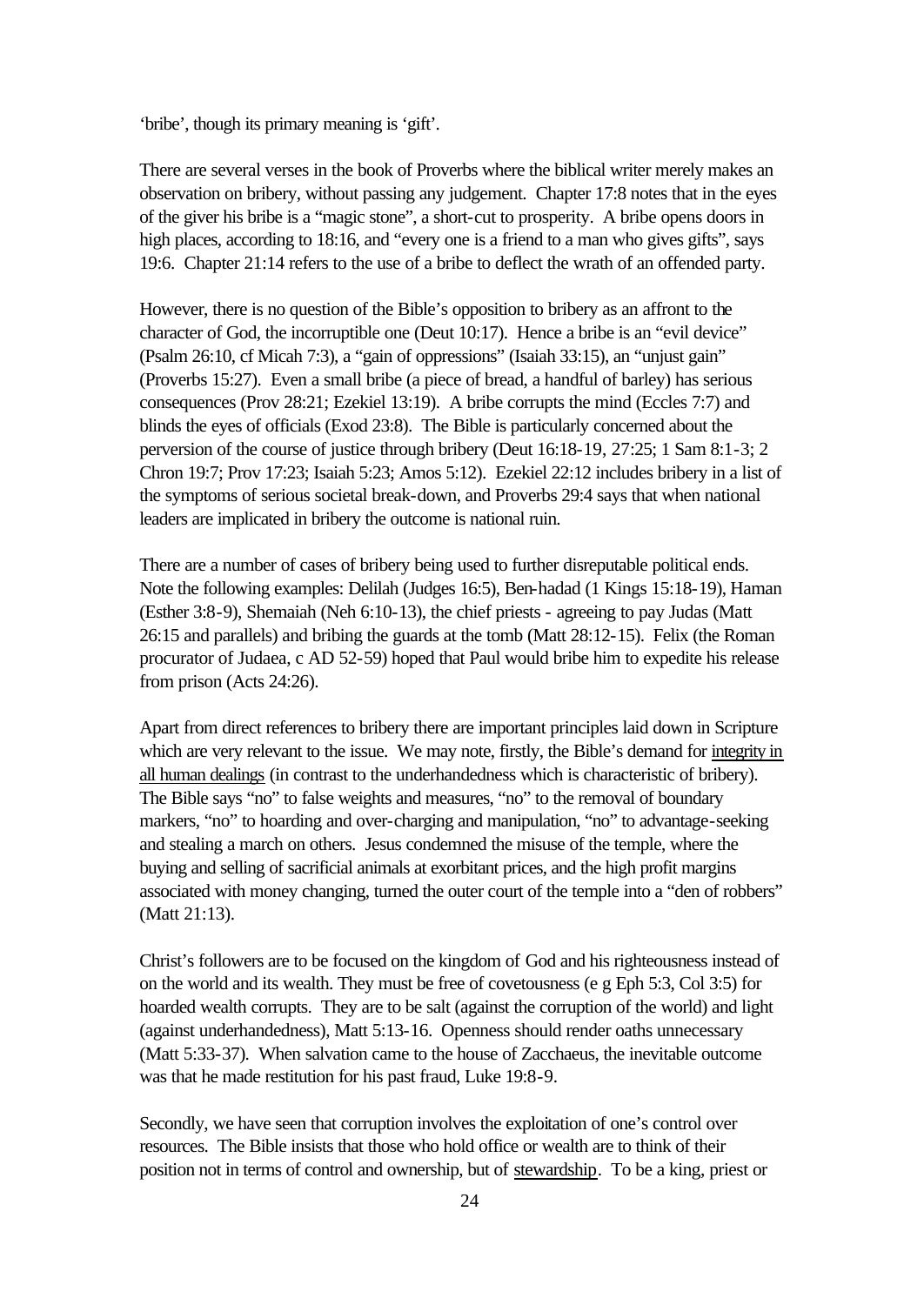judge is to hold a position of trust. The king who pursues, and displays, wealth, the priest who fleeces the sheep of God's flock, the judge who allows himself to be bought, will be weighed and found wanting (see Deut 16:16-17; Ezekiel 34; Isaiah 5:23). In the parables Jesus urged the proper stewardship of wealth, for example, Matt 25:14-30; Luke 12:16-21. (In Luke 16:1-8 the activities of the Unjust Steward seem to be condoned. In fact the parable teaches the use of wealth to benefit others and to build relationships.)

Thirdly, we have noted that corruption involves treating other people as 'outsiders'. In contrast the blueprint for human society set out in the Mosaic legislation patterns an inclusive society. Each family is granted an inheritance. This gives it the means to make a living, freedom from dependence, a stake in society. Even so misfortune may push some people to sell-up, and they are left on the margins of society. Provision is made for them too. The gleanings of the harvest, the mislaid sheaf of corn, the harvest of the sabbath year are to be theirs. Furthermore, the sell-up cannot be permanent for the family inheritance is inalienable. (This is the point of the jubilee legislation of Lev 25; Deut 15.) Here is a society with no outsiders, only neighbours. Turning to the New Testament we find that, among those who would follow Jesus Christ, relationships must be characterised by the love which treats others as one would like to be treated oneself, see Matt 7:12, 22:39 (quoting Lev 19:18). The soul of a man shrinks or expands according to whether he grasps wealth or shares it with those in need.

#### **3) Transparency International: national chapters**

National chapters of Transparency International have been established in over 80 countries. These are listed below. Details can be obtained from the TI website. (In case of difficulty Tearfund partners may contact Bryan Evans at: Tearfund, 100 Church Road, Teddington, Middlesex TW11 8QE, UK (Tel 020 8977 9144; Fax 020 8943 3594; E-mail bre@tearfund.org)

#### Africa (Eastern and Southern)

| <b>Botswana</b> | South Africa |
|-----------------|--------------|
| Ethiopia        | Tanzania     |
| Kenya           | Uganda       |
| Malawi          | Zambia       |
| Namibia         | Zimbabwe     |
|                 |              |

#### Africa (Western and Central)

| Benin               | <b>Mauritius</b> |
|---------------------|------------------|
| <b>Burkina Faso</b> | Nigeria          |
| The Gambia          | Senegal          |
| <b>Ghana</b>        | Sierra Leone     |
| Madagascar          | Togo             |
| Mali                |                  |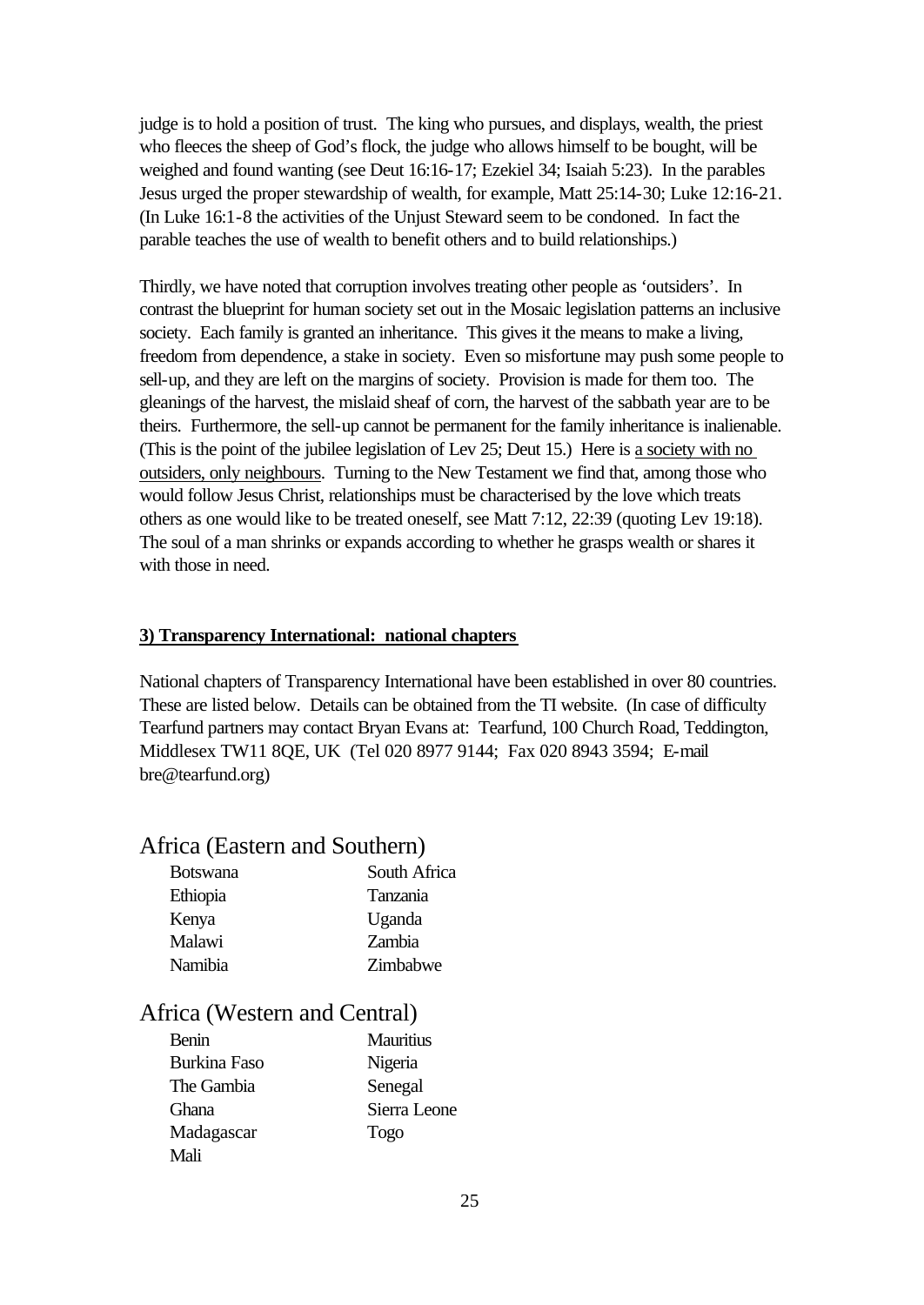## The Americas

| Argentina          | Ecuador     | Parag      |
|--------------------|-------------|------------|
| <b>Bolivia</b>     | El Salvador | Peru       |
| <b>Brazil</b>      | Guatemala   | Trinio     |
| Canada             | Haiti       | Urug       |
| Chile              | Honduras    | <b>USA</b> |
| Colombia           | Jamaica     | Vene       |
| Costa Rica         | Mexico      |            |
| Dominican Republic | Panama      |            |

Paraguay Trinidad and Tobago Uruguay Venezuela

## Asia (East, South-East, South)

| Pakistan        |
|-----------------|
| Philippines     |
| Singapore       |
| Sri Lanka       |
| <b>Thailand</b> |
|                 |
|                 |

## Europe, Central Asia

| Belgium               | Hungary         | Russia          |
|-----------------------|-----------------|-----------------|
| Bulgaria              | Italy           | Slovak Republic |
| <b>Czech Republic</b> | Latvia          | Spain           |
| <b>Denmark</b>        | Mongolia        | Sweden          |
| Estonia               | The Netherlands | Switzerland     |
| France                | Norway          | Ukraine         |
| Germany               | Poland          | UK              |
| Greece                | Portugal        |                 |

## North Africa, the Middle East

| Algeria       | Jordan  |
|---------------|---------|
| Egypt         | Morocco |
| <b>Israel</b> |         |

## The Pacific

| Australia | New Zealand      |
|-----------|------------------|
| Fiji      | Papua New Guinea |

### Addresses:

| <b>International office</b> | <b>Transparency International</b> | tel | $(49)$ 30 - 34 38 20-0              |
|-----------------------------|-----------------------------------|-----|-------------------------------------|
|                             | Otto-Suhr-Allee 97-99             | fax | $(49)$ 30 - 34 70 39 12             |
|                             | D-10585 Berlin                    |     | e-mail ti@transparency.de           |
|                             | Germany                           |     | internet http://www.transparency.de |
|                             |                                   |     |                                     |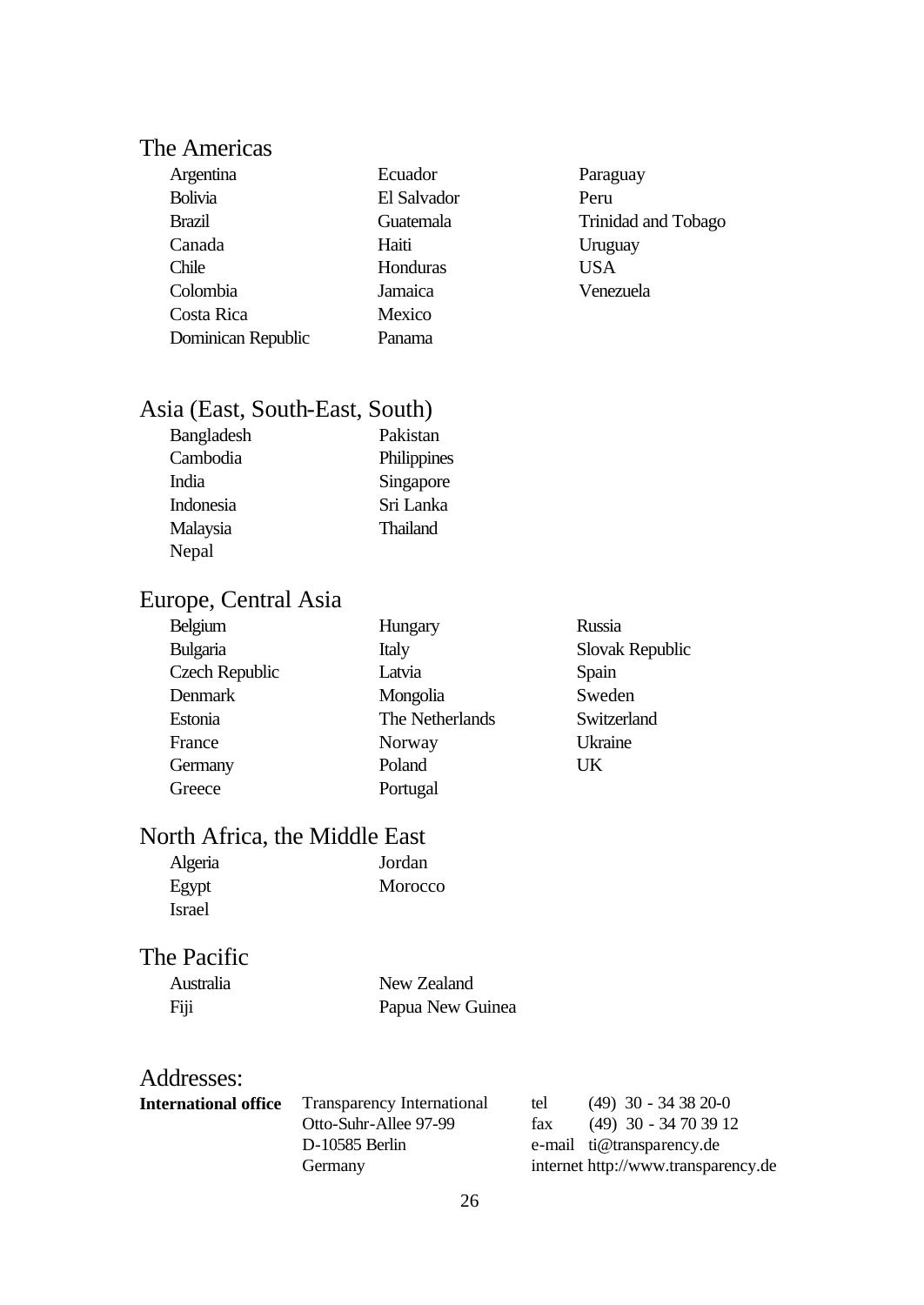| London office of<br>international<br>secretariat | Transparency International<br>Unit 6<br>16-18 Empress Place<br>West Brompton<br>London SW6 1TT                                             | tel<br>fax | $(44)$ 20 7610 1400<br>(44) 20 7610 1550                                     |
|--------------------------------------------------|--------------------------------------------------------------------------------------------------------------------------------------------|------------|------------------------------------------------------------------------------|
| <b>UK</b>                                        | Mr George Moody-Stuart<br>Chairman<br>Transparency Int UK<br><b>St Nicholas House</b><br><b>St Nicholas Road</b><br>Sutton, Surrey SM1 1EL | tel<br>fax | $(44)$ 20 8643 9288<br>$(44)$ 20 8710 6049<br>e-mail ti.uk@crownagents.co.uk |

#### **ABBREVIATIONS**

| <b>ADB</b>   | <b>Asian Development Bank</b>                                    |
|--------------|------------------------------------------------------------------|
| <b>CRG</b>   | Control Risks Group (an international business risk consultancy) |
| <b>ECGD</b>  | <b>Export Credit Guarantees Department</b>                       |
| EU           | European Union                                                   |
| <b>FCPA</b>  | Foreign Corrupt Practices Act (USA, 1977)                        |
| <b>GRECO</b> | Council of Europe's 'Group of States against Corruption'         |
| <b>IMF</b>   | <b>International Monetary Fund</b>                               |
| <b>NGO</b>   | Non-government organisation                                      |
| <b>OAS</b>   | <b>Organisation of American States</b>                           |
| <b>OECD</b>  | Organisation for Economic Cooperation and Development            |
| TI           | <b>Transparency International</b>                                |
|              |                                                                  |

#### **SOURCES**

World Bank, *World Development Report 1997.* Oxford: OUP, 1997 Abiodun Alao, 'Sierra Leone: Tracing the genesis of a controversy' (Royal Institute of International Affairs Briefing Paper no.50, June 1998) Michael Lippe, 'Corruption and Environment at the Local Level' *Transparency International Working Paper.* Berlin: TI, 1999 Othmar Hafner, 'The role of corruption in the misappropriation of tropical forest resources and in tropical forest destruction' *Transparency International Working Paper.* Berlin: TI, 1998 Transparency International, 'TI calls for action against "banking outlaws" ' *Transparency International Press Release.* Berlin: TI, 1998 Transparency International, *The TI Source Book*  Transparency International, *TI Newsletter* June 1998, September 1998, December 1998, March 1999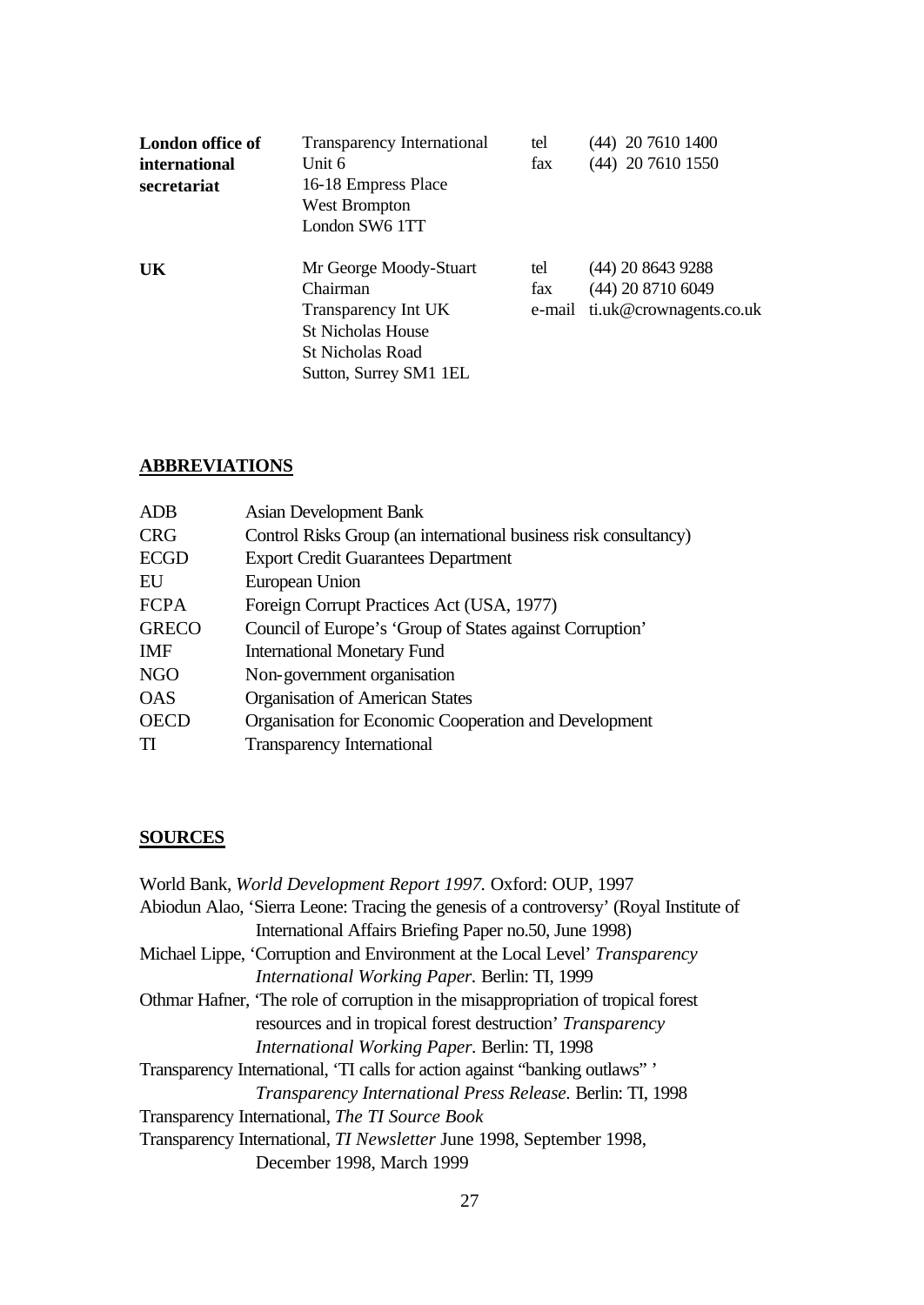Transparency International (UK), *Newsletter* April 1999 Rt Hon Baroness Chalker of Wallasey, 'Public Sector corruption from an International Perspective' (lecture delivered at the University of

Glasgow, 1999)

Hansard, 25/2/98

Jonathan Luxmoore, 'The corruption-shooters' *The Tablet* 5/9/98

David Murray, 'Transparency: "Business without bribes" ' *Faith in Business Quarterly* Vol 2, No 3, September 1998

Ziauddin Sardar, 'A very British sort of bribery' *New Statesman* 25/9/98

S J Batchelor, 'Corruption?' (discussion document produced for Tearfund's Research and Policy Team, 1998)

ed. Mark Robinson, 'Corruption and Development' (London: Frank Cass, 1998)

News reports and articles in: *Financial Times, International Herald Tribune*

j

<sup>14</sup> *IHT* 18/8/98

<sup>1</sup> *International Herald Tribune* 25/2/99

<sup>2</sup> *Time* June 1998

<sup>3</sup> Hugh Bayley MP in a House of Commons debate, *Hansard* 25/2/98, p.374

<sup>4</sup> Transparency International *Source Book*, Chapter 2

<sup>5</sup> *World Development Report* 1997, p.103

<sup>6</sup> *Financial Times* 6/4/98

<sup>7</sup> Ziauddin Sardar 'A very British sort of bribery', *New Statesman* 25/9/98, p.51

<sup>8</sup> *TI Newsletter* September 1998, p.13, citing Associated Press, June 24 1998

<sup>9</sup> *TI Newsletter* September 1998, p.6, citing *Caribbean Insight* July 1998

<sup>10</sup> *TI Newsletter* September 1998, p.11, citing Reuters 27/6/98

<sup>&</sup>lt;sup>11</sup> *TI Newsletter*, citing 'Business Day' 25/2/98

<sup>12</sup> *TI Newsletter*, citing the *Financial Times* 20/4/98

<sup>13</sup> *The Journal* 14/8/98

<sup>15</sup> *Bangkok Post* 24/2/98

<sup>&</sup>lt;sup>16</sup> Transparency International, citing Robin Broad 'The Political Economy of Natural Resources' in *Journal of Developing Areas* 29, p.330

<sup>17</sup> *TI Newsletter* September 1998, p.11, citing the *Financial Times* 29/7/98

<sup>18</sup> *Financial Times* 12/3/98

<sup>19</sup> *Transparency International Newsletter* September 1998, p.13

<sup>20</sup> *Hansard* 25/2/98, p.374

<sup>21</sup> Transparency International, citing Barbara Harris White 'Liberalisation and corruption' *IDS Bulletin* 2/1996, p.30

<sup>22</sup> *World Development Report* 1997, p.103

 $23$  22/6/98

<sup>24</sup> *TI Newsletter* March 1999, p.15

<sup>25</sup> Riley, in *Corruption and Development*, p.141

<sup>26</sup> in *Corruption and Development*, p.141

<sup>27</sup> Riley, in *Corruption and Development*, p.149

<sup>&</sup>lt;sup>28</sup> Baroness Chalker of Wallasey, lecture at Glasgow University, February 19th, 1999

<sup>29</sup> *FT* 24/2/99

<sup>&</sup>lt;sup>30</sup> Peter Clark, Fraud Section of the US Department of Justice

<sup>31</sup> *TI Newsletter* September 1998, p.4

<sup>32</sup> *TI Newsletter* September 1998, p.5